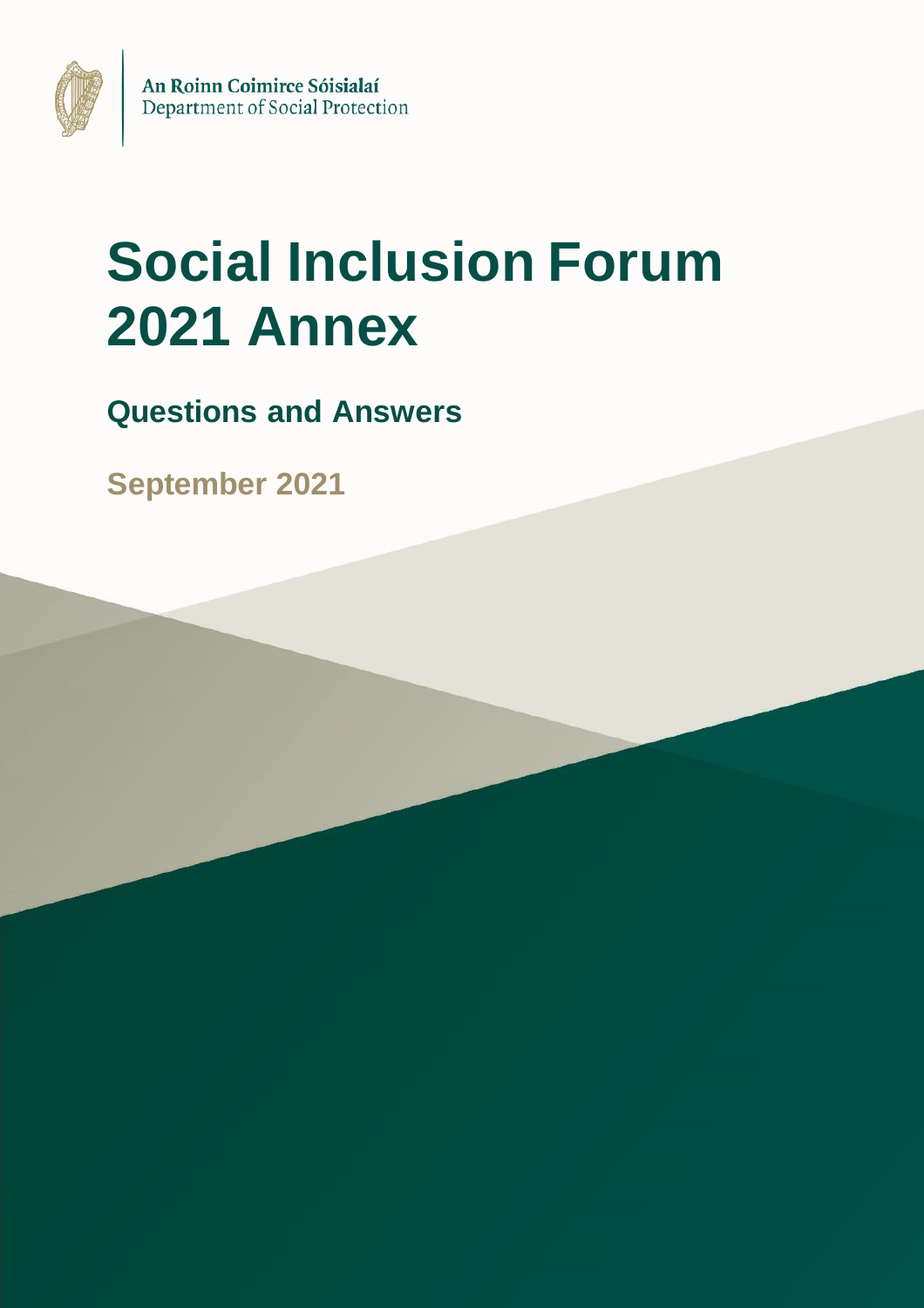Annex to the Report of Social Inclusion Forum 12th to 16th April 2021

Published by Department of Social Protection Áras Mhic Dhiarmada Store Street Dublin 1

Department of Social Protection Dublin, Ireland September 2021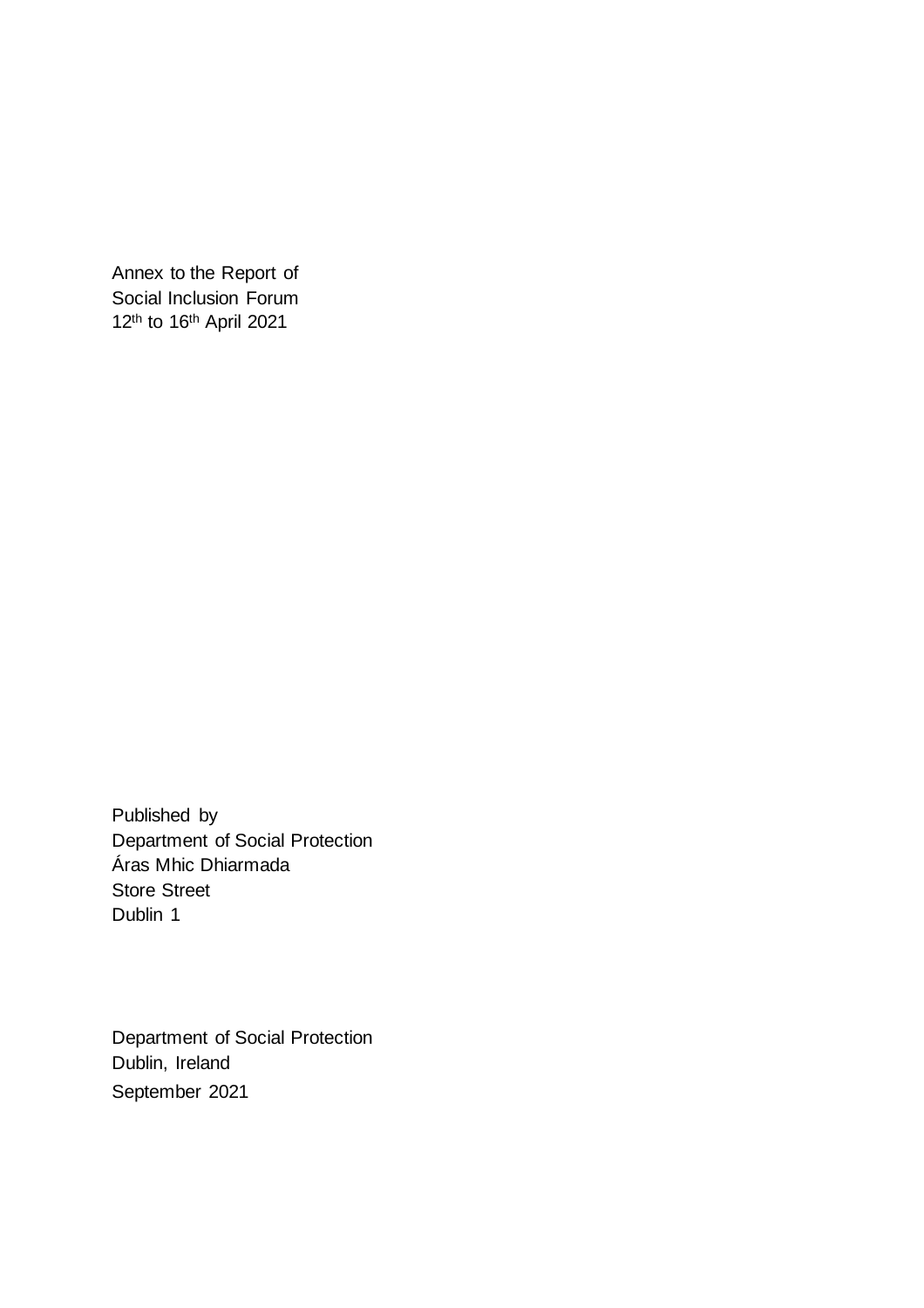# **Questions and Answers from the 2021 Social Inclusion Forum Opening Plenary Session**

The following questions were asked during the Opening Plenary on Monday, 12<sup>th</sup> April 2021. Questions appear below in the order they were asked on the day. Answers have been supplied to questions from the Government Department with relevant responsibility.

The answers supplied were requested in the weeks following the Social Inclusion Forum, which took place from 12<sup>th</sup> to 16<sup>th</sup> April 2021, and reflect the situation at that time.

**Question 1:** How will the State implement the EU Child Guarantee that was agreed at the end of March 2021? How will this align with the Roadmap for Social Inclusion?

# **Answer provided by the Department of Children, Equality, Disabilities, Integration and Youth:**

The Department is establishing a new International Unit which, as part of its functions, will have a specific focus on the design and implementation of the EU Child Guarantee. This will build on the previous work advanced under the Better Outcomes Brighter Futures whole of government approach to addressing child poverty. The National Advisory Council for Children and Young People will be requested to input and collaborate with the Department on the implementation of the EU Child Guarantee. The implementation of the Child Guarantee will also necessitate close engagement and input from key departments and agencies across government and will have regard to and be aligned with existing Government strategies and priorities, including the Roadmap for Social Inclusion.

**Question 2:** As the definition of social inclusion refers to 'sufficient income', how is sufficient to be measured? Should a benchmark of income adequacy be considered?

# **Answer provided by the Department of Enterprise, Trade and Employment:**

The Programme for Government makes a commitment to "progress to a living wage over the lifetime of the Government." This is part of a balanced approach to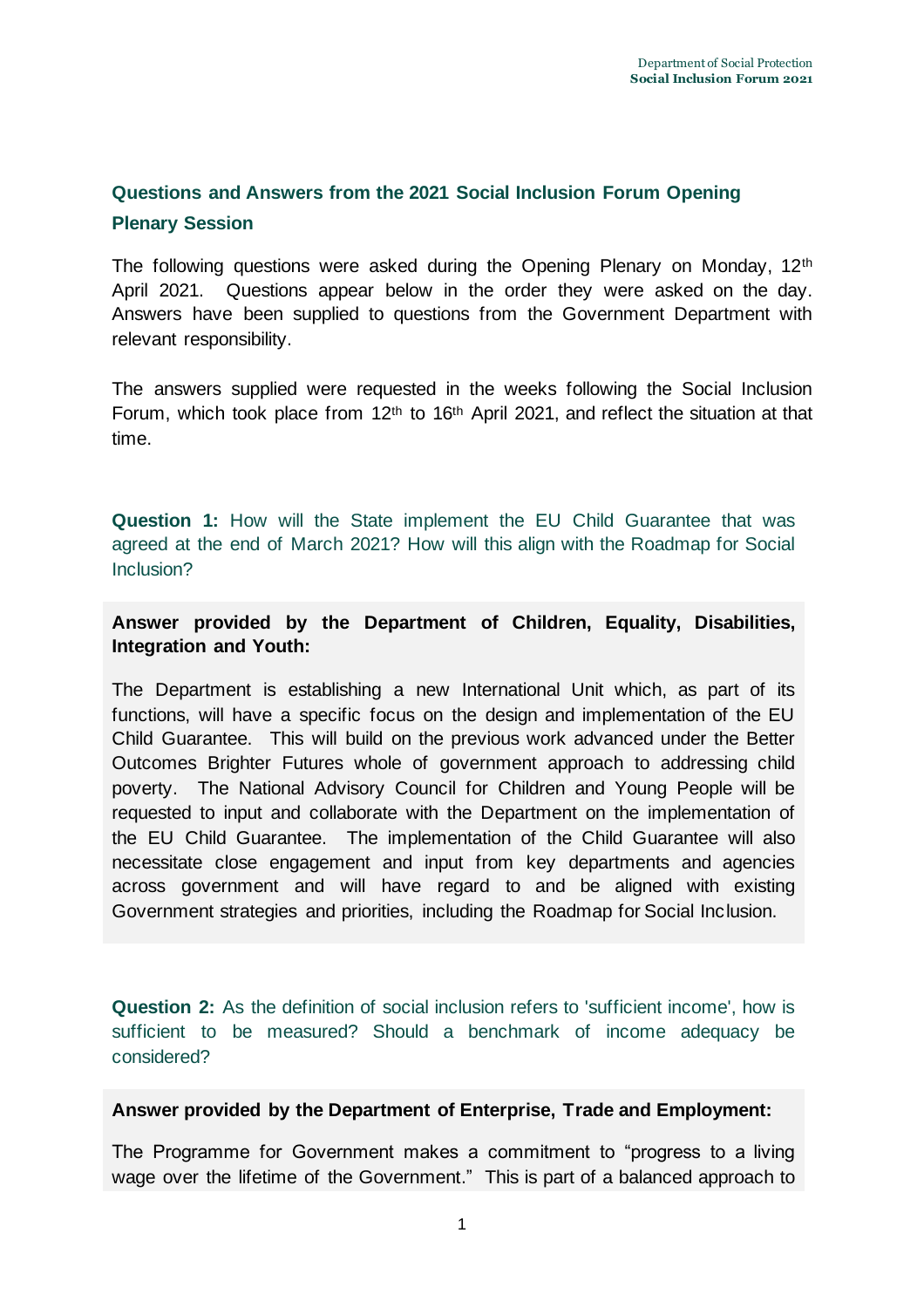achieving an improved standard of living for the most vulnerable in society. The Tánaiste and Minister has asked the Low Pay Commission (LPC) to examine the issues and make recommendations on the best approach to achieving this within the lifetime of the Government as part of its work programme for 2021. The LPC is currently commissioning research on the living wage and intends to provide a report to the Tánaiste at the end of 2021. While definitions of a living wage can vary, the central idea is that it should ensure a socially acceptable standard of living. While the living wage initiative is being considered, Government will be guided by recommendations of the LPC regarding any future changes in the minimum wage. The Proposal for a Directive of the European Parliament and Council on adequate minimum wages in the European Union aims to ensure that workers are protected by adequate minimum wages allowing for a decent living. It creates a framework to improve the adequacy of minimum wages and for access of workers to minimum wage protection. The proposal includes measures to ensure minimum wages are set at adequate levels. It would require countries with statutory minimum wages to put in place clear and stable criteria for minimum wage setting, indicative reference values to guide the assessment of adequacy and regular and timely updates of minimum wages.

**Question 3:** As a manager of a Family Resource Centre working for very disadvantaged communities which are experiencing food poverty, is there a plan to address this?

# **Answer provided by the Department of Social Protection:**

The Department of Social Protection is helping to address food poverty at community level through the Fund for European Aid to the Most Deprived (FEAD), an EU co-funded programme. FEAD supports EU Member States' actions to provide food and material assistance to the most deprived. FoodCloud is the primary Partner Organisation to deliver the food element of the FEAD Programme. They are responsible for the procurement and storage of the FEAD products and coordinating collection of the FEAD products by the other Partner Organisations (mainly community-based charities). The food items consist of basic, nonperishable foods which are easy to transport and store. Information on the FEAD programme which is co-funded by the Department of Social Protection, including the list of charities in receipt of food support can be found at [https://www.gov.ie/en/publication/f68e91-fead-the-fund-for-european-aid-to-the](https://www.gov.ie/en/publication/f68e91-fead-the-fund-for-european-aid-to-the-most-deprived/)[most-deprived/.](https://www.gov.ie/en/publication/f68e91-fead-the-fund-for-european-aid-to-the-most-deprived/)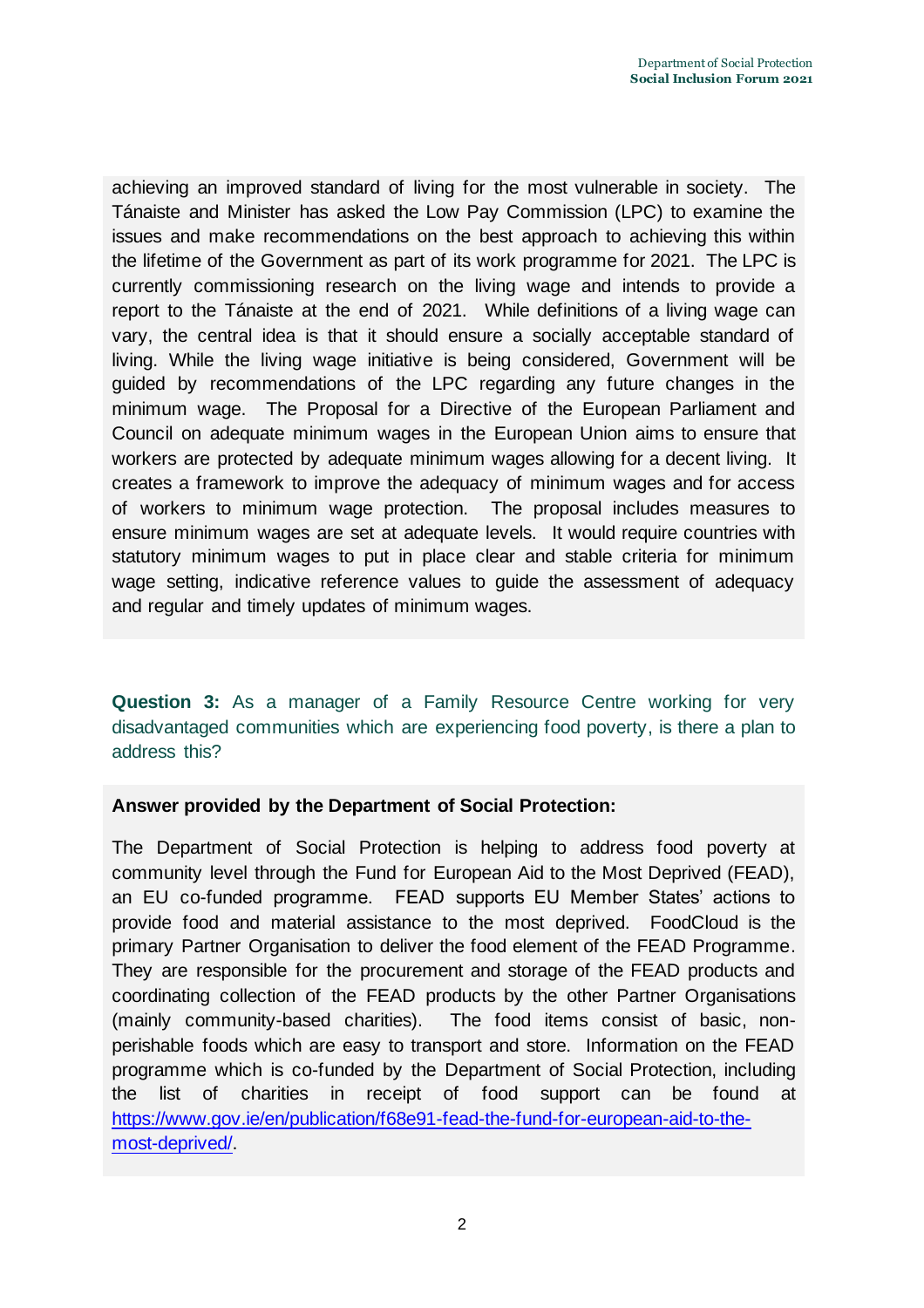In addition, Commitment 61 in the Roadmap for Social Inclusion is to "*develop a comprehensive programme of work to further explore the drivers of food poverty and to identify mitigating actions*." Joe O'Brien T.D., Minister of State with responsibility for social inclusion established an interdepartmental working group on Food Poverty address this work. The group has met twice and is working to identify the range of work undertaken, or funded, by Departments and other State bodies to address food poverty in its various forms.

**Question 4:** Would a holistic approach to Community Development help alleviate poverty, mental health, local nutritious food, biodiversity, mitigating climate change?

#### **Answer provided by the Department of Rural and Community Development:**

The definition of Community Development used in *Sustainable, Inclusive and Empowered Communities,* the Social Inclusion Community Activation Programme (SICAP) and the All-Ireland Standards for Community Work is: "*A developmental activity comprised of both a task and a process. The task is social change to achieve equality, social justice and human rights, and the process is the application of principles of participation, empowerment and collective decision making in a structured and co-ordinated way."* This echoes global understanding of community development as "*a way of strengthening civil society by prioritising the actions of communities, and their perspectives in the development of social, economic and environmental policy*" (Budapest Declaration).

The All-Ireland Standards for Community Work includes "Social Justice and Sustainable Development" as one of the five core values that frame community development. SICAP aims to address high and persistent levels of deprivation through targeted and innovative, locally led approaches. It focuses on providing employment and enterprise supports, education and training opportunities as part of the solution to alleviating poverty in areas of high unemployment or among target groups most at risk. There are numerous examples of actions where communities identify the issues highlighted above and design actions to address them. These include promoting positive mental health; the development of Community Gardens to create access to local nutritious food, encourage biodiversity and have physical and mental health benefits; during the COVID-19 restrictions the establishment of Food Banks and other food distribution projects; and methods to broaden healthy eating including on-line cookery courses.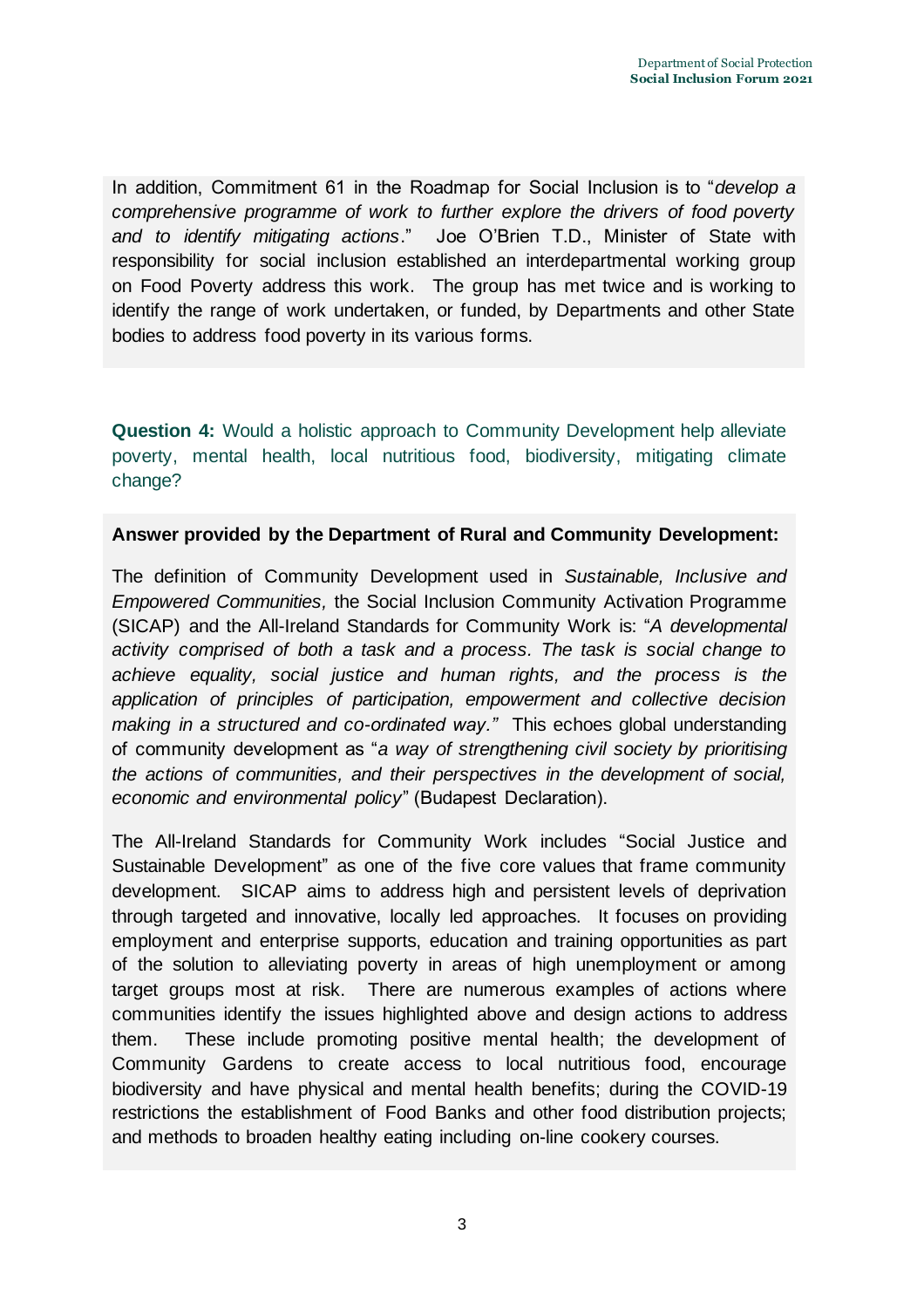**Question 5**: Can the DSP Social Inclusion Forum note 2019 Indecon Review Careers Guidance: 1. Appoint National Policy Group to develop coherent, longterm strategy for lifelong career guidance?

# **Answer provided by the Department of Further Higher Education, Research, Innovation and Science:**

On foot of the publication of the Review of Career Guidance, a Taskforce comprised of senior officials within the, then, Department of Education and Skills was established to oversee the implementation of the recommendations of the review. The Taskforce has met a number of times and progressed valuable work which began with a detailed consideration of what is understood by Guidance in Ireland and the wider post-primary holistic model that encompasses not just career guidance but education and social personal guidance too. Further work has started to consider how to manage guidance issues within the Department of Education, the need for a cohesive guidance policy framework, the potential value of a guidance curriculum and how the work of guidance counsellors can best be supported by the Department. Following the establishment of the Department of Further and Higher Education, Research, Innovation and Science (DFHERIS), the recommendations of the Indecon review now span two Departments, the Department of Education and DFHERIS. Each Department has primary responsibility for specific recommendations of the Indecon report that are relevant to their respective mandates. They continue to collaborate closely to ensure a fully joined-up approach to implementation of the report, which will be rooted in recognition of the continuum of lifelong guidance. Officials of both Departments are working closely to ensure continued progression of the recommendations of the review.

**Question 6:** There are serious issues with the National Childcare Scheme for children and families who are socially excluded. Can this scheme be seen as 'progress'?

**Answer provided by the Department of Children, Equality, Disabilities, Integration and Youth:**

The introduction of the National Childcare Scheme (NCS) is progressive in its very nature. It is the first statutory entitlement to financial support for childcare in Ireland. It aims to improve children's outcomes, support lifelong learning, make work pay and reduce child poverty. The NCS is designed to be highly inclusive,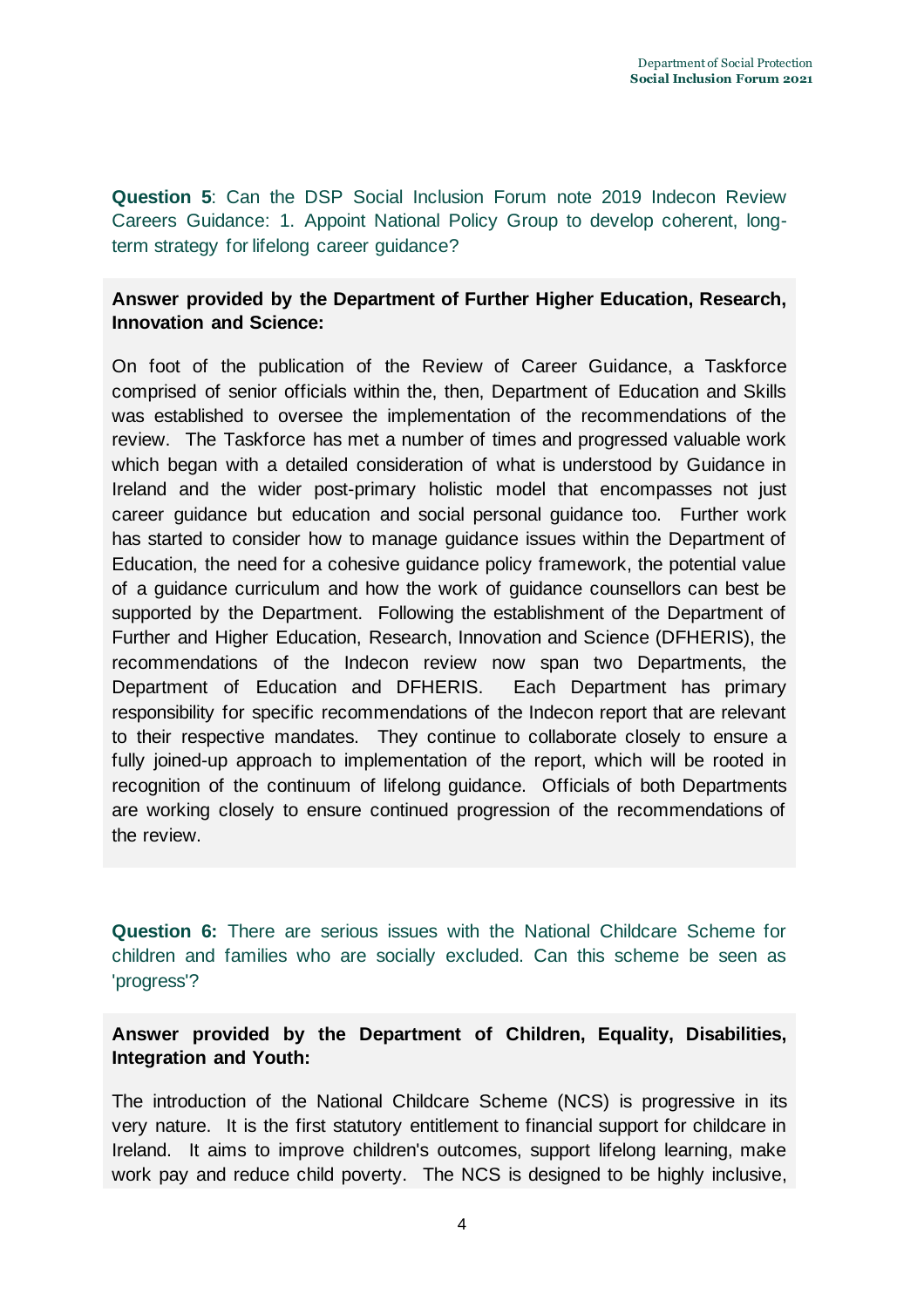to meet the needs of the most economically vulnerable children and those living with other forms of disadvantage. It is based on the principle of progressive universalism and has regard to the best interests of children. The Scheme specifically targets families with varying degrees of economic disadvantage using information from Revenue and the Department of Social Protection to calculate the amount of subsidy paid. Children of families with the least income will get the highest subsidy. This is a fundamental shift away from subsidies grounded in medical cards and social protection entitlements, moving towards a comprehensive and progressive system of universal and income-based subsidies. It represents a significant step forward in combating the poverty traps inherent in previous schemes. Research informed the NCS design to ensure that socially excluded families would benefit. It found that for certain lower paid lone parents working full time, the scheme will bring net childcare costs down. Analysis of the new scheme indicated that the boost to disposable income will be larger for one-parent families than for couples and employed lone parent families will experience the greatest gains. These findings reflect the very considerable work undertaken to poverty-proof the NCS. It has been designed to be flexible, with income thresholds, maximum hours and subsidy rates which can be adjusted. Additional research and analysis has been undertaken to examine any changes to the NCS which might be required to address unusual cases, where this is the right thing to do to protect and benefits lower income parents. A formal review of the NCS has commenced and it is intended that a report will be published in late 2021.

# **Question 7**: Has progress been made on the issue of the indexation of social welfare rates to the Minimum Essential Budget Standard?

# **Answer provided by the Department of Social Protection:**

The Vincentian Partnership for Social Justice's Minimum Essential Standard of Living (MESL) is derived from a negotiated consensus, based on focus groups with representative households, and discussions with policy-makers and experts. According to the Vincentians, it is a standard of living which meets an individual's/ household's physical, psychological and social needs, calculated by identifying the goods and services required by different household types in order to meet these minimum needs. The costs incorporate factors such as food, clothing, personal care, health, household goods, household services, communications, social inclusion, education, fuel, transport, personal costs, insurance, savings and contingencies. One of the benefits of the work of the Vincentians is that it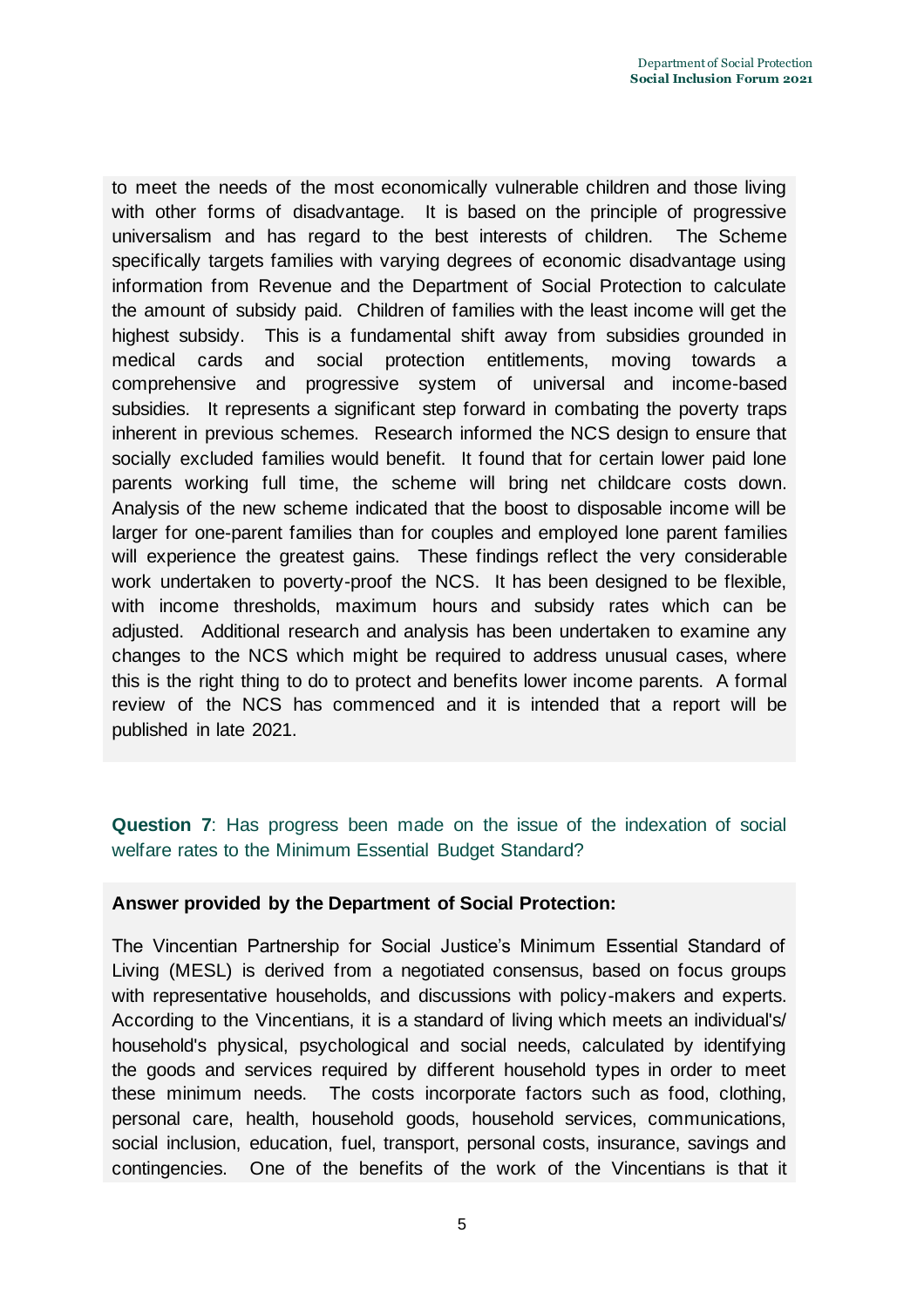provides the different levels of income needed for a wide range of household types, including the different costs that arise for households in rural and urban locations. For instance, the Vincentians' work finds that the existing levels of payment for some households meets the minimum standard for single people and couples in urban areas but perhaps not in rural areas due to higher transport costs. The work of the Vincentians also highlights issues that may be better solved with improvements in services rather than increases in income. In this regard, improved services, such as the extension of GP visit cards for children and the affordable childcare scheme can result in significant reductions in the minimum income standards needed by households.

Bringing weekly working age social welfare rates in line with the MESL would entail increasing the maximum personal rate to €250 and the Qualified Child Increase to €48.20 for children under 12 and €94.70 for children aged 12 and over. There would be no proportionate increase in the current rate for Qualified Adults in order to meet the MESL. Bringing pension rates in line with the MESL would require an increase of €51.40 for pensioners living alone in rural areas. There would be no increase to the rate of payment for pensioner couples, or pensioners living alone in urban areas. While it is not possible at this time to provide an estimate for those living in rural areas only, the estimated cost of an increase for all pensioners in receipt of the Living Alone Allowance is included in the figure below. The estimated cost of bringing working age and pension welfare payments to meet the MESL, as outlined above, is €2.9 billion.

**Question 8**: Please comment on the dignity of work and the risks of outsourcing and digitalisation further widening social inequality. Can taxation/green economy help?

# **Answer provided by Department of Enterprise, Trade and Employment:**

New, and legitimate, forms of working arrangements are emerging as the labour market adapts to the opportunities presented by digitalisation, broadband communications and globalisation. This includes the emergence of more freelance type working (i.e. the gig or platform economy) as well as new forms of trading (the sharing economy), which are seen as innovative and important developments that assist in economic growth. It is important that policy adapts to provide social protection for workers in these forms of work, while not stifling social innovation. The Government's approach has been to enhance social security schemes for the self-employed as part of Government policy to make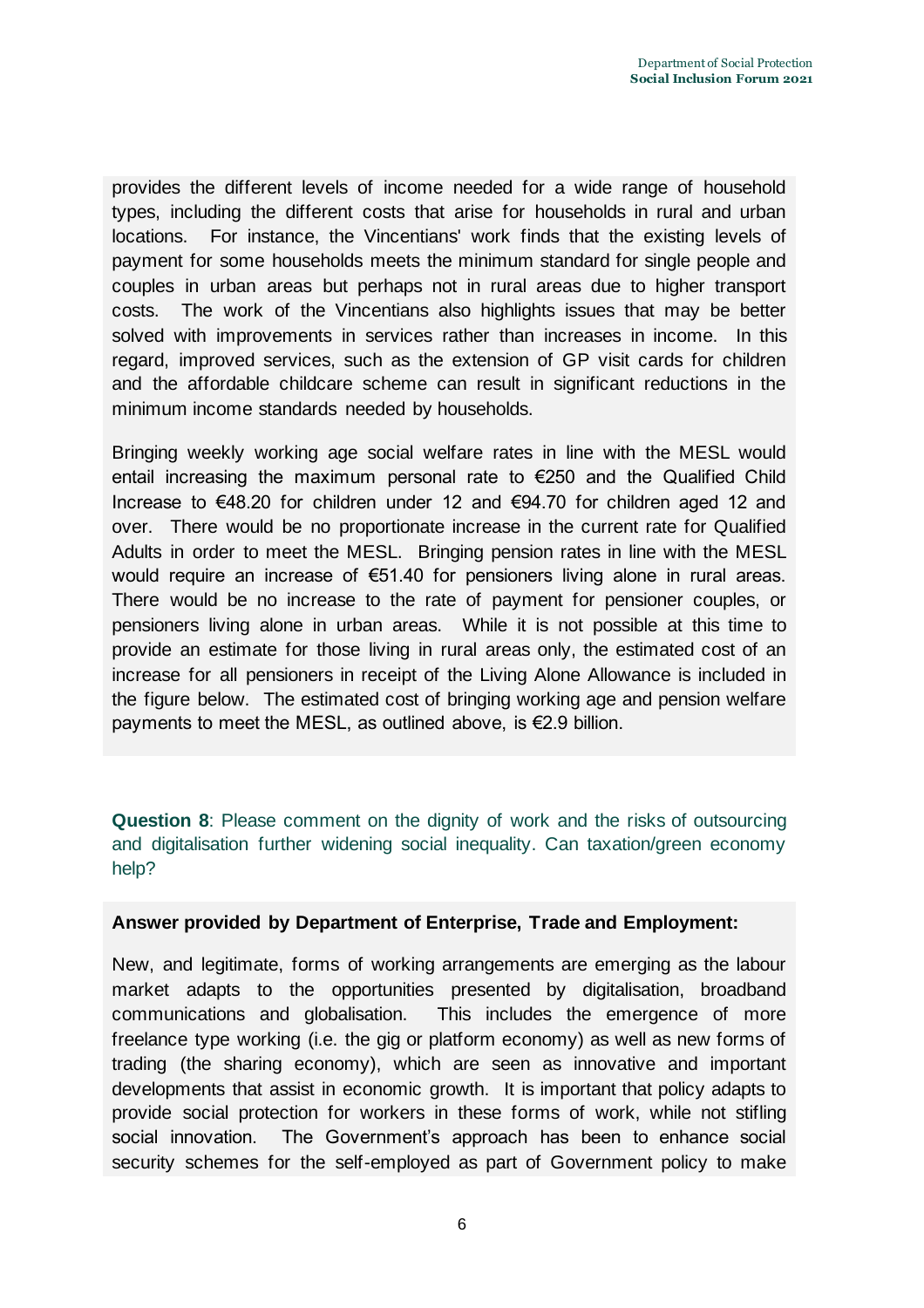work pay and encourage self-employment and entrepreneurship so as not to interfere in commercial relationships beyond what is necessary. Since 2017 certain social protection schemes have been extended to the self-employed. Employment and social protections available to a worker generally depend on the individual's employment status.

Currently, a binary system exists in relation to employment status, whereby an individual is either self-employed or an employee. This affects the company/platform and worker in three ways: self-employed workers pay the same social security rate as employees, but companies/platforms do not have to pay the employer rate; self-employed individuals are treated on a self-assessment basis by the tax authorities; and the self-employed are generally only covered by health and safety and equal status legislation, rather than the full range of labour law protections. A series of tests guide decision makers on whether an individual is self-employed or an employee. For platform workers, application of these tests is difficult as: the worker is not always clear about the level of control, direction or management the platform imposes; the worker can be unwilling to be categorised as an employee, and does not see the benefits of losing 'self-employed' status; and it is difficult to investigate and assess the level of control/management effected by algorithms. To improve awareness of employee/self-employed differences, a Government working group has been updating the existing Code of Practice on determining employment status and will publish it in an awareness raising campaign for all workers and employers. The Department of Social Protection has also established a new unit to investigate employment status; investigating and profiling the platform work sector is an important element of its work.

**Question 9**: People who are economically inactive need to be included in employment support programmes.

# **Answer provided by the Department of Social Protection:**

The services of Intreo are available to both currently unemployed individuals, as well as those who are currently economically inactive and seeking to enter/reenter the workforce. *Pathways to Work, 2021-2025* is the Government's national employment services strategy and aims to ensure that as many job opportunities as possible are filled by people who are unemployed with the aim of helping people to secure and sustain employment.

The strategy includes a strand on 'Working for All - Leaving No one Behind' and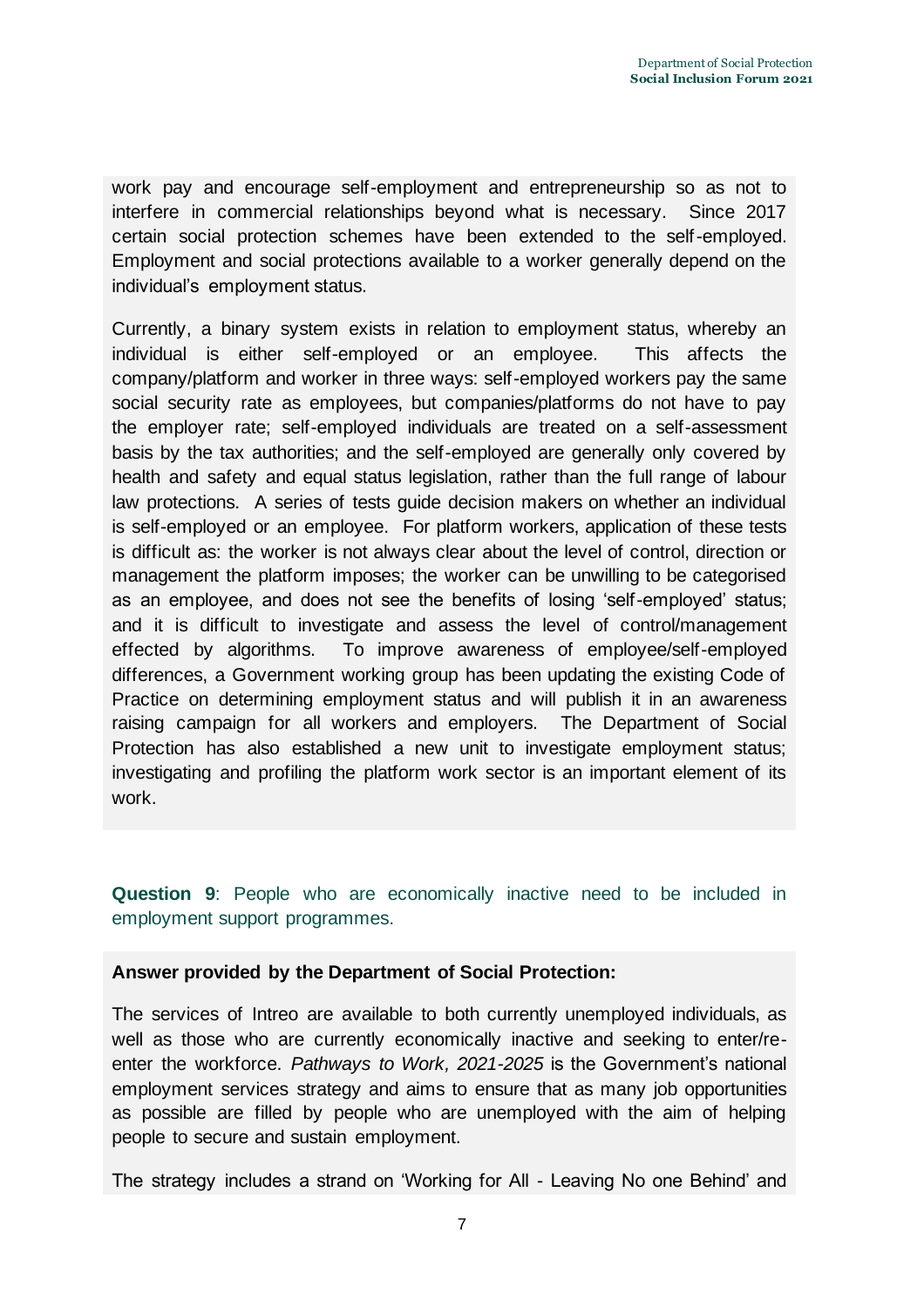seeks to promote better labour market outcomes for all in society. Therefore, the strategy seeks to support those who have become unemployed as a result of the pandemic, as well as those unemployed before the pandemic, those from disadvantaged / minority backgrounds and those looking to return to work or join the workforce, including those currently economically inactive. Examples of the measures set out under Pathways to Work include:

- Introducing an Early Engagement model for jobseekers with disabilities;
- Delivering a new Work Placement Experience Programme with a target of 10,000 places;
- Expanding the JobsPlus scheme to 8,000 places and enhancing the incentive to recruit young jobseekers in particular, by increasing the youth age limit from 25 to 30 years.
- Ring-fencing 1,000 places on employment services and training programmes for people from minority backgrounds of disadvantage;
- Consulting with stakeholders from the Traveller (and/or Roma) community to advise the Public Employment Service in developing tailored support programmes;
- Developing and operating 'Returner' programmes to encourage and support people who left the workforce and have been outside of the workforce for some time to take up employment.
- Delivering a bursary programme, as set out in the Action Plan for Apprenticeship 2021-2025, to fund up to 100 apprentices per annum who are experiencing socio-economic disadvantage and who are from target groups, including lone parents, people with disabilities, Travellers and Roma.

**Question 10:** Grassroots community development has been decimated over the past years, it's quantitative as opposed to qualitative, social inclusion should be qualitative.

# **Answer provided by the Department of Rural and Community Development:**

The community and voluntary sector was disproportionately affected by cutbacks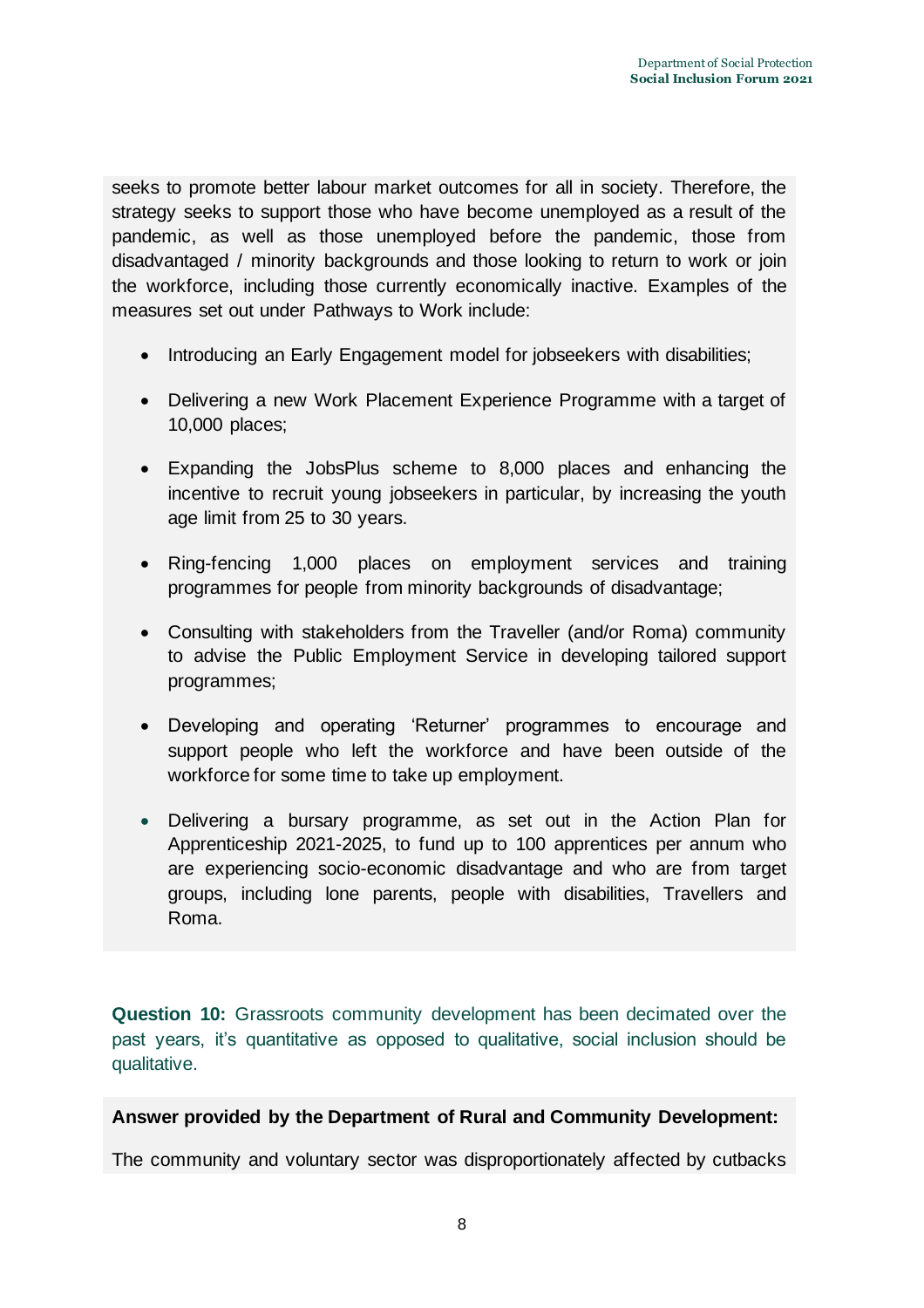during the last recession. The lack of independent funding and reliance on government supports often limits communities' capacity to advocate for change. There was early and sustained criticism of Social Inclusion Community Activation Programme (SICAP) because of its emphasis on meeting targets and collecting and inputting quantitative data. Over the course of the programme targets have been reduced and the information gathered has enabled Pobal to provide Social Inclusion Analysis Data to Local Community Development Committees and Local Development Companies at county and lot level that has supported greater targeting of groups and communities in most need. The development of *My Journey Distance Travelled Tool* in 2020 is an acknowledgement of the need to find ways to capture the qualitative impact of a person's engagement with SICAP and to assist individuals to assess and recognise their own progression. As part of planning for the next programme, due to commence in 2023, there will be a focus on how best to support and recognise quality community work. Consideration is being given to demonstrate the qualitative impact on local community groups and the changes for the communities and target groups they work with.

**Question 11:** Would any of the speakers like to say anything about our relationship in Ireland with alcohol and recreational drug use? (Not a strong feature of the Roadmap)?

# **Answer provided by the Department of Health:**

The Department is currently updating the *National Alcohol and Drugs Strategy*. It will have new measures relating to access to services for those with drug and alcohol addiction, a stronger focus on prevention and a range of services for young people. An area of concern is recreational drug use, so a health diversion programme is being developed which will divert those found with drugs for personal use to assess what their needs are rather than facing criminal punishment. This means it will be treated as a health issue rather than a criminal issue and will be a landmark change in policy in Ireland.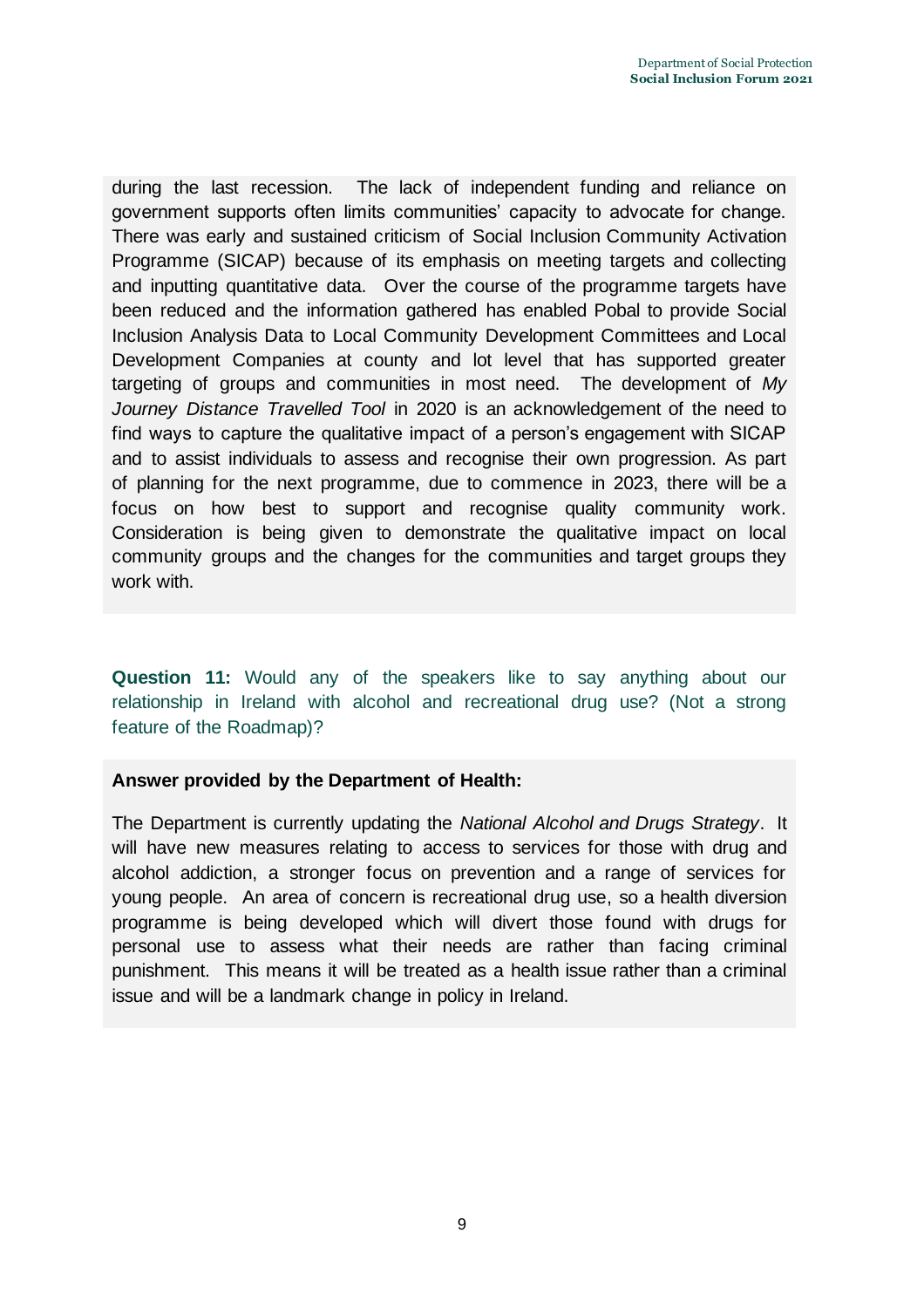**Question 12:** Covid-19 and remote working has highlighted the digital divide that exists, impacting employment opportunities & widening inequality for marginalised groups.

# **Answer provided by the Department of the Environment, Communication and Climate Change:**

The Government is committed to delivering high speed broadband to every home, farm, business and school. It is vital to avoid a digital divide to ensure that the people in rural Ireland have the same opportunities as the people in towns and cities. The National Broadband Plan (NBP), a State-led intervention, will be delivered by National Broadband Ireland under a contract to roll out a high speed and future-proofed broadband network within the Intervention Area, covering 1.1 million people living and working in over 544,000 premises, including almost 100,000 businesses and farms and 695 schools. The benefits of broadband have been particularly evident during the recent Covid-19 pandemic with remote working and remote service delivery becoming an overnight reality for many. Quality and reliable broadband is essential in this environment and this is recognised in the Programme for Government. Delivery of the NBP is seen as a key enabler of many aspects of the Programme for Government and will allow policies around remote working and remote service delivery to be realised to their full potential. Bringing connectivity to remote rural locations is central to promoting regional development and Broadband Connection Points are a key element of the NBP. The availability of high-speed broadband services in rural communities can have a transformative effect. High speed broadband will allow citizens and businesses in rural communities to enjoy broadband speeds comparable to and in many cases better than speeds available in towns and cities. This will enable rural communities to avail of the opportunities presented by the digital economy.

**Question 13**: As retro fitting a home is crucial to ensuring a warm safe dry healthy home, many people living on a state pension cannot afford this despite the Grants.

**Answer Provided by the Department of the Environment, Communications and Climate:**

Government supports lower-income homeowners to upgrade their homes by providing free energy efficiency upgrades to eligible homes through the Warmer Homes scheme, administered by the Sustainable Energy Authority of Ireland. To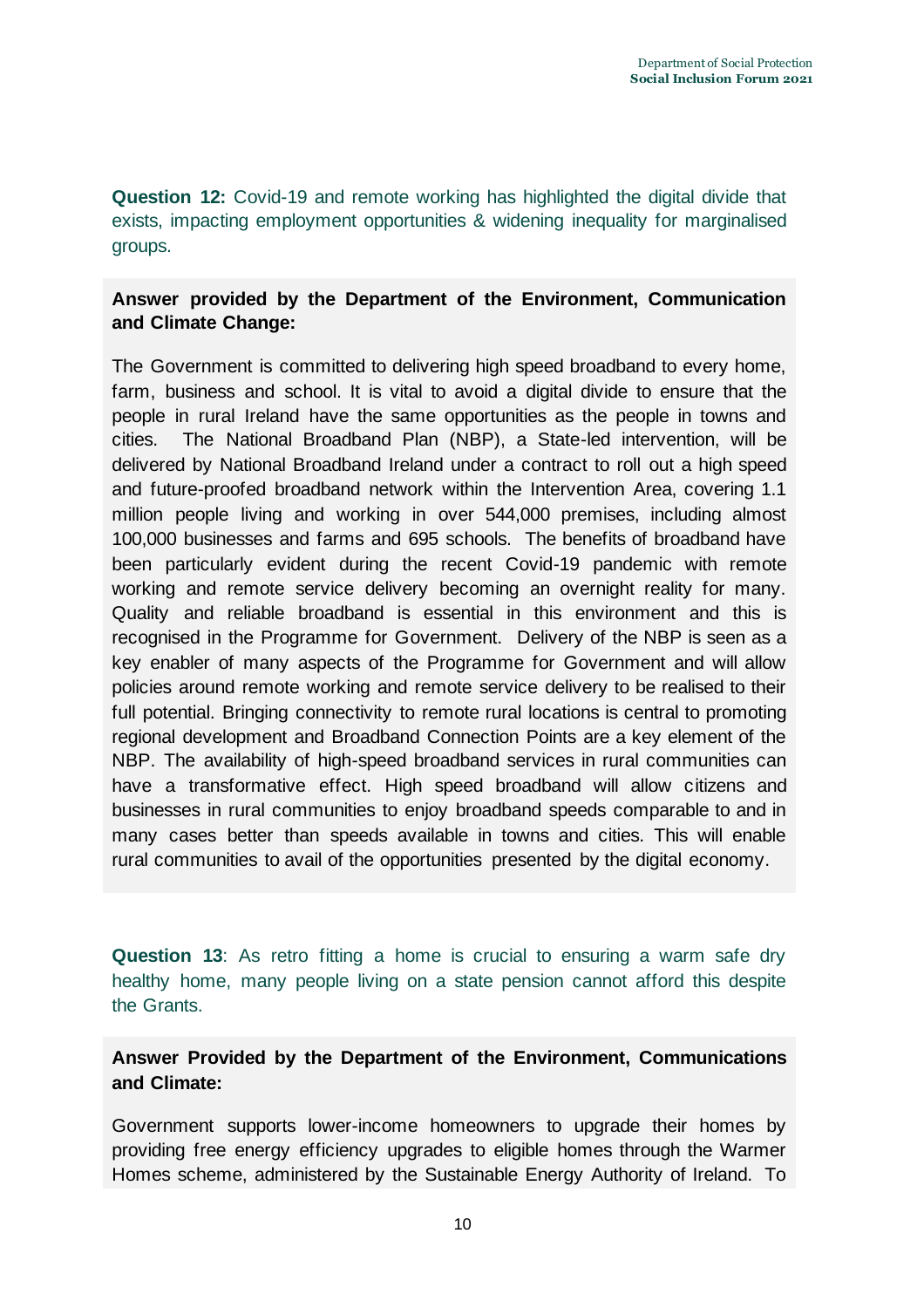date, funding has been provided for free upgrades to over 143,000 homes under the scheme. In 2020 the average value of the energy efficiency measures provided per household was over €14,800. €109 million in capital funding has been provided this year to support lower income households to retrofit their homes with €100 million of this funding allocated to the Warmer Homes Scheme. This represents a  $\epsilon$ 47 million increase on the 2020 allocation and is the highest ever budget for this scheme. Homeowners in receipt of the Fuel Allowance are eligible for the Warmer Homes scheme, if their home was built before 2006 and they have not previously received works under the scheme. Full details on application processes and eligibility criteria for the Warmer Homes Scheme can be found at SEAI.ie. Other supports are available from Government if there is an urgent need. These include the Department of Social Protection's Urgent Needs Payment and the Department of Housing, Local Government and Heritage's Aid for Older People Grant Scheme.

**Question 14**: Can we define Community? It has changed hugely in the past 50 years. Can re-Building Communities provide many social, economic and environmental solutions?

#### **Answer provided by the Department of Rural and Community Development:**

Defining Community is difficult. Community is a contested concept but is understood, in Social Inclusion Community Activation Programme (SICAP), as relating to geographical communities and communities of interest. A common definition of community is a group of people with diverse characteristics who are linked by social ties, share common perspectives, and engage in joint action in geographical locations or settings. While community may be defined similarly, people will differ in the emphasis they place on particular elements of the definition, as it is experienced differently by people with diverse backgrounds.

**Question 15:** Children went back to school today, some after 4 months. Some schools sent letters threatening to send kids home if they were in wrong shoes, Dept. of Education need a policy?

#### **Answer provided by Department of Education:**

The Government has been guided by public health advice in relation to the safe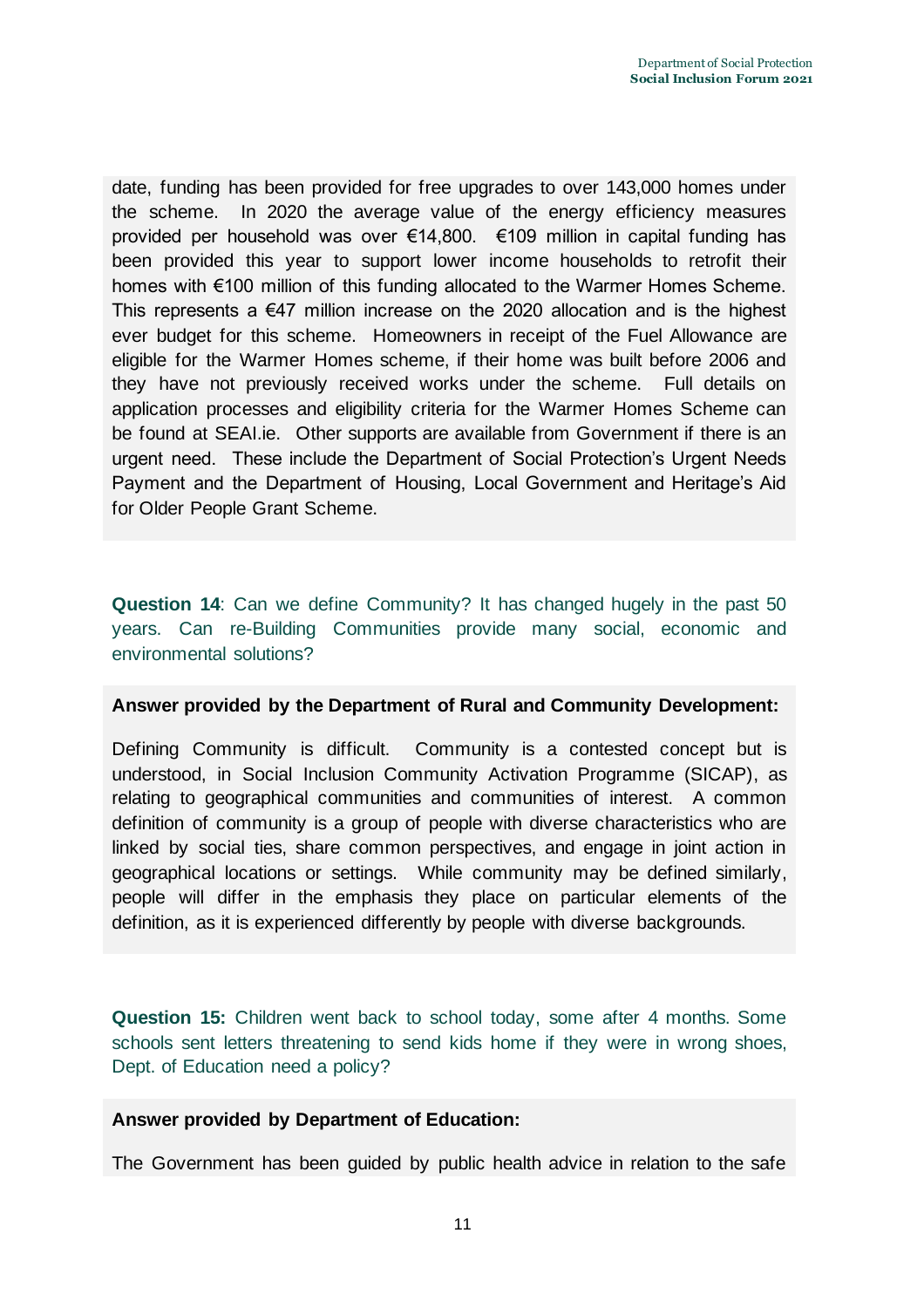operation of schools. The decision to delay the reopening of schools was in recognition of the need to reduce societal activity and movement. Public health has consistently advised that schools are safe places for both students and staff because of the infection prevention and control measures in place in our schools. The HSE Health Protection Surveillance Centre (HPSC) has issued specific advice about children attending school in the context of Covid-19. This covers both children with underlying medical conditions and children living with family members with underlying conditions. For all children, care should continue to be taken to reduce transmission through the measures promoted by HPSC. The priority is that households continue to follow all current advice. There are no specific recommendations in the public health advice to suggest an increased risk in wearing uniforms. The Department has not issued any guidance on the wearing of school uniforms in a Covid-19 environment. Normal washing and hygiene arrangements should apply to uniforms. All recognised schools are managed by the school board of management and any decisions on school uniform policy are a matter for management. Schools should consult with parents and students in relation to this policy.

# **Question 16**: Can areas of deprivation be recalculated, as many of the people we work with are now in private rented accommodation?

# **Answer provided by Department of Rural and Community Development:**

The Pobal HP Deprivation index is Ireland's primary social gradient tool, used by numerous state agencies for the identification of disadvantage, in order to target resources towards communities most in need. The updating of the index is commissioned by Pobal every five years, following the completion of the national census. The Index is created and updated by independent geospatial, economic and social research experts who use a series of data points from the census to ascertain levels of disadvantage under the three domains of demographic profile, social class composition and labour market situation. The Deprivation index can only be updated following the gathering of additional data through the national census. With the next census now planned for April 2022, it is anticipated that the next update to the Deprivation Index will be published in Q3 2023.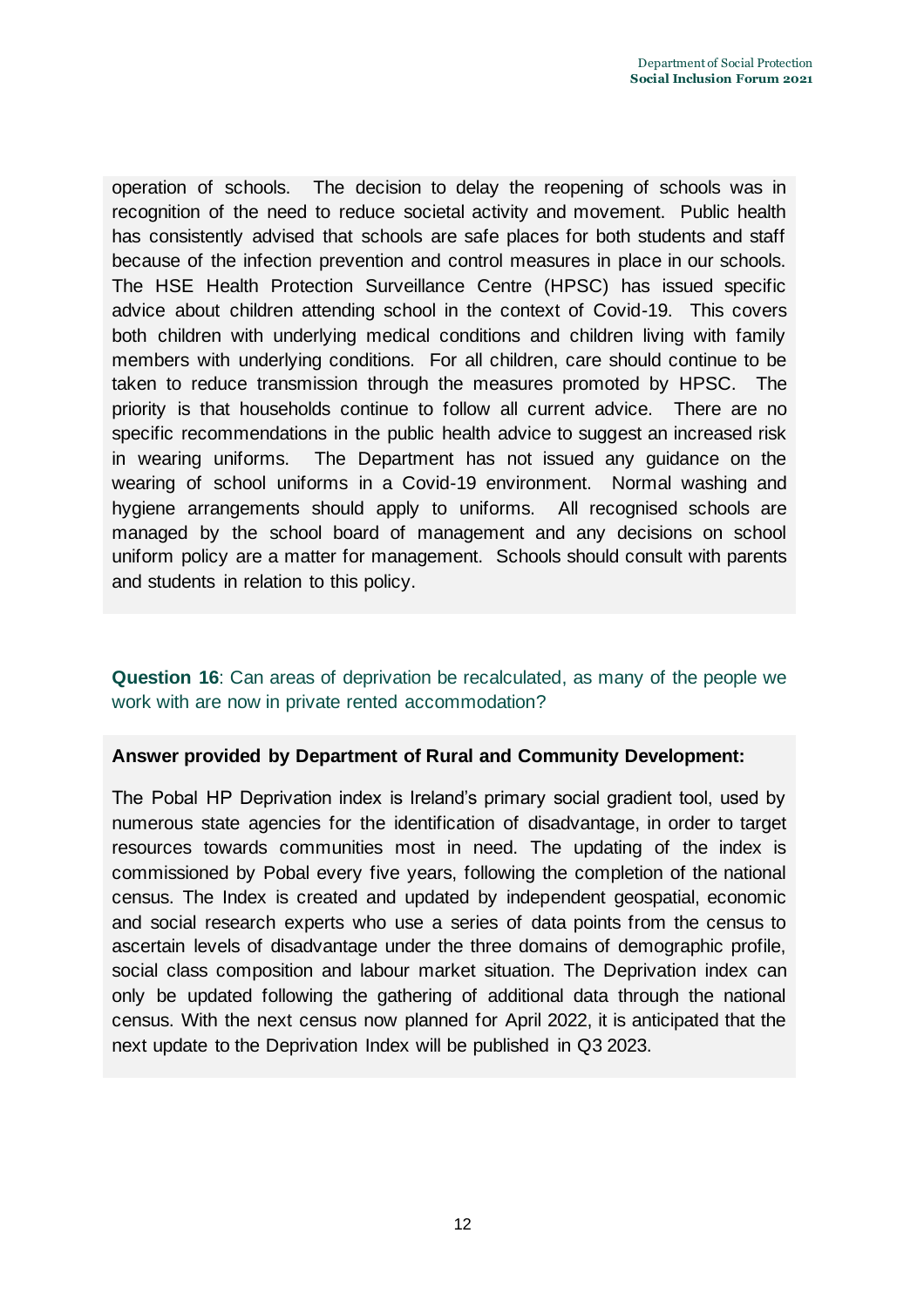**Question 17:** A Social Inclusion research programme was referenced earlier. Does this provide information on employment of marginalised groups? CSO no longer provides this.

#### **Answer provided by the Department of Social Protection:**

The Department of Social Protection currently has a 3-year research contract with the Economic & Social Research Institute (ESRI) which focuses on poverty and social inclusion. The planned research outputs for 2021 are a technical paper reviewing the national basic deprivation measure and a thematic paper examining the relationship between income poverty and deprivation and the role of different income components in addressing income poverty.

The employment of marginalised groups may be addressed in research or other related reports undertaken by other Government departments in the context of specific sectoral plans. For example, the *Monitoring Report on Integration 2020* includes a chapter on Employment and Integration. This report is produced under the ESRI's Equality and Integration Research Programme, which is funded by the Department of Children, Equality, Disability, Integration and Youth.

# **Question 18:** Is there a recognition that an inadequate household income is a significant cause of food and energy poverty?

# **Answer provided by Department of Social Protection:**

These are complex issues that require access to services as well as income supports.

Deprivation of food is reflected in two out of the eleven indicators used to obtain the measure of consistent poverty. The issue of food poverty crosscuts a number of Departments who are engaged in programmes or services that directly or indirectly connect to the issue of food poverty, from disseminating literature on good nutrition to working with school authorities to provide hot meals. Commitment 61 in the Roadmap for Social Inclusion is to "*develop a comprehensive programme of work to further explore the drivers of food poverty and to identify mitigating actions*." Joe O'Brien, T.D., Minister of State with responsibility for social inclusion announced the establishment of an interdepartmental working group on Food Poverty to address this.

Energy poverty is addressed in Chapter 8 of the Roadmap, which refers to the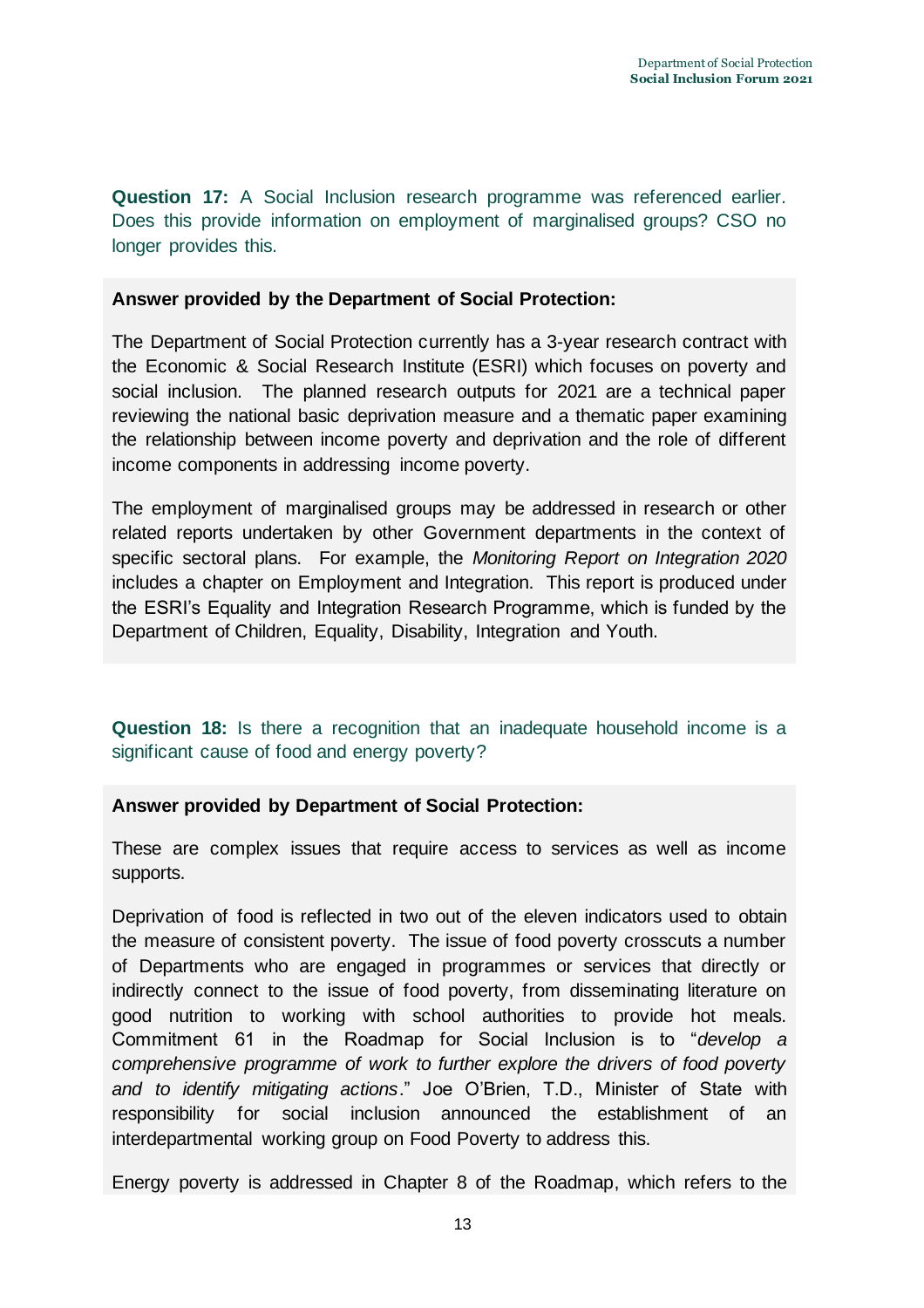existing range of direct fuel or energy related income supports/subsidies available. These include the Household Benefits Package and Fuel Allowance Schemes, delivered by the Department of Social Protection, and the Energy Efficiency schemes which fall within the remit of the Department of the Environment, Climate and Communications. The Roadmap also refers to the Strategy to Combat Energy Poverty and the Climate Action Plan, which recognise the role that energy efficiency in the home plays in addressing energy poverty, in addition to the provision of income supports.

**Question 19**: Parents not in employment/training are not entitled to properly subsidised childcare at present unless sponsored, this is not child centred.

# **Answer provided by the Department of Children, Equality, Disability, Integration and Youth:**

Under the National Childcare Scheme (NCS), families not engaged in work, training or study can receive childcare subsidies, as well as families that are engaged in these activities. By replacing the schemes that were in place previously, the NCS marks a fundamental shift away from subsidies grounded in medical cards and social protection entitlements, and towards a comprehensive and progressive system of universal and income-based subsidies. The NCS represents the first ever statutory entitlement to financial support for childcare in Ireland. It aims to aims to improve children's outcomes, support lifelong learning, make work pay and reduce child poverty. The interests of the child are at the centre of the NCS by supporting both child development and by encouraging work or training. Parental unemployment is a significant risk factor in determining deprivation rates among children, with particularly high deprivation rates where a parent has never worked, or in lone parent households, or where the mother has no educational qualifications. As the NCS promotes both child development and labour market activation, a balanced approach to eligibility for subsidies was incorporated to recognise both. It supports parents who are not working or studying, with access to either school, free pre-school or subsidised childcare. The subsidy rate available depends on the level of family income, child's age and education stage and the number of children in the family.For further information on the scheme please contact the Department.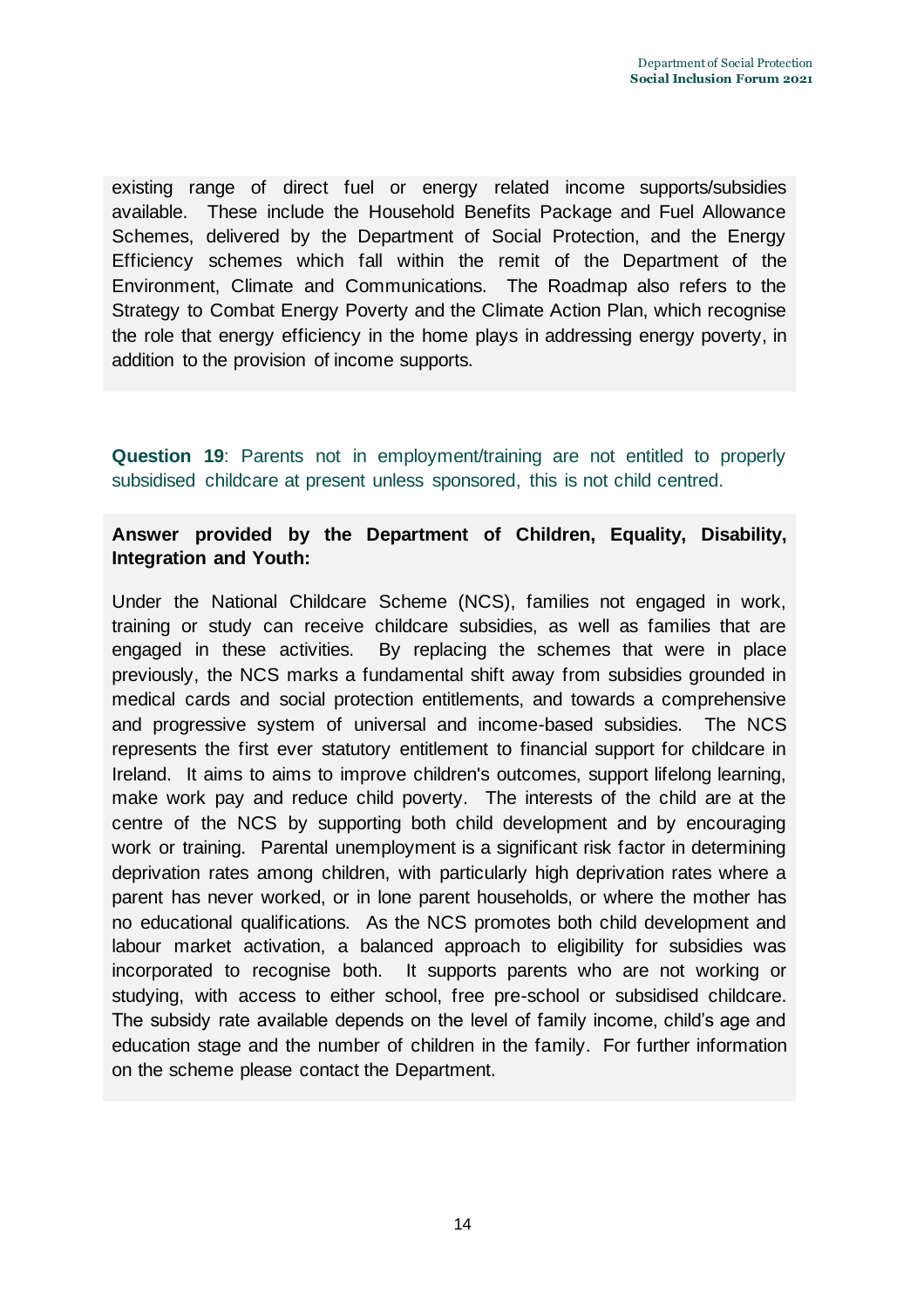**Question 20**: The Dept of Health's attitude to People with Disabilities in their quest for education, is backward. Education is a basic requirement for Social Inclusion. How do we progress?

# **Answer provided by the Department of Education:**

Legislation is in place to ensure that people with disabilities in Ireland have equal rights of access to education. This sets out the principle of inclusive education where, as far as practical, a child with Special Education Needs (SEN) should be educated with children who do not have such needs, unless it is not in the best interests of the child with SEN, or if it is inconsistent with the effective provision of education for the children with whom the child is to be educated. Legislation also provides that schools must not discriminate against an applicant on a number of grounds, including disability. 'Soft barriers' should not exclude children, including prohibiting schools from taking into account a student's academic ability, skills or aptitude in enrolment. A school may be compelled to establish a special class for a pupil with SEN, where the National Council for Special Education has identified a need for such. Special education support may be delivered in a mainstream class setting, in special classes within mainstream schools or in special school settings. The provision made for different special education support structures is dependent on the needs of the pupil; this can include additional teaching support, accommodations made, and access to Special Needs Assistants. The majority of pupils with additional learning needs receive additional support in mainstream schools. Government has prioritised investment in the area of special education support and is committed to helping every child, particularly those with SEN. In 2021, almost €2 billion will be invested in SEN support, an increase of over 50% since 2011.

**Question 21**: 2020 has highlighted issues of consistent poverty and the need for grassroots Community Development, are there any plans to provide community development at this level and revise Pobal maps?

# **Answer provided by Department of Rural and Community Development:**

The Department supports a number of funding schemes that support community development approaches and are delivered at the grassroots level. For example, the Department is running a pilot call for Community Development proposals, directly applied for at the grassroots level.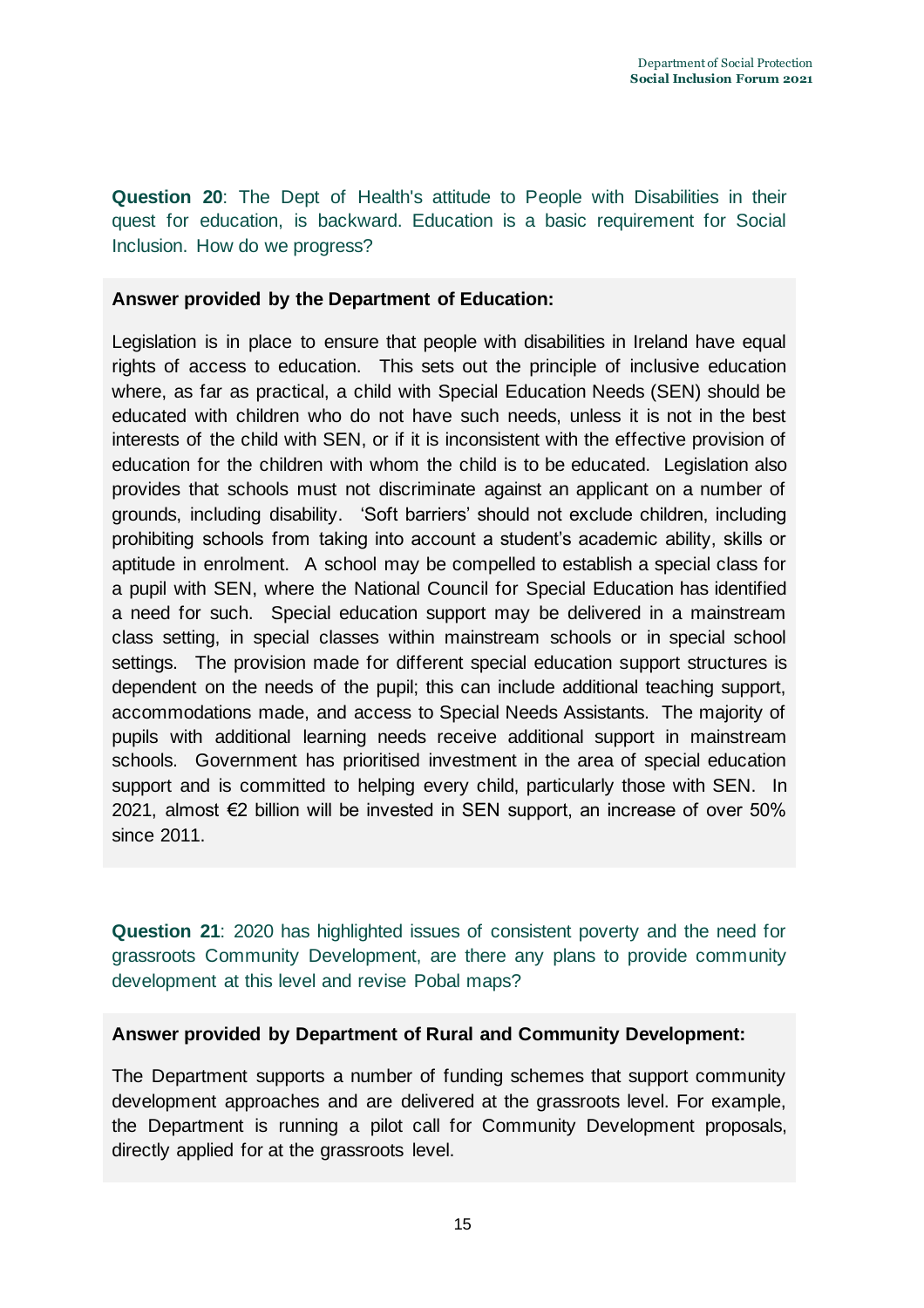The Deprivation index, which is a dataset available to view on Pobal maps, can only be updated following the gathering of additional data through the national census. With the next census now planned for April 2022, following a delay caused by COVID-19 restrictions, it is anticipated that the next update to the Deprivation Index will be published in Q3 2023.

**Question 22**: How will the Department ensure that Social Inclusion is centred and embedded at all levels in the planning, and implementation of Roadmap for COVID Recovery?

#### **Answer provided by the Department of Social Protection:**

This is a commitment in the Programme for Government (PfG), which states:

*As we emerge from the COVID pandemic, we must build upon the unity, which was fundamental in our response, to improve outcomes for those who are struggling on low incomes, struggling with caring responsibilities, having to raise their families alone, or living with a disability. Any changes made in social welfare provisions will continue to be gender- and equality-proofed. We will do this by rigorous implementation of the new social inclusion strategy, A Roadmap for Social Inclusion 2020-2025.*

**Question 23**: Community people need to be engaged with employment supports, what is DSP doing to encourage community people?

#### **Answer provided by Department of Social Protection:**

The Department works with local communities in providing employment support through schemes such as Community Employment (CE). CE is an active labour market programme designed to provide eligible long-term unemployed people, and other disadvantaged persons, with an opportunity to engage in useful work within their communities on a temporary, fixed term basis.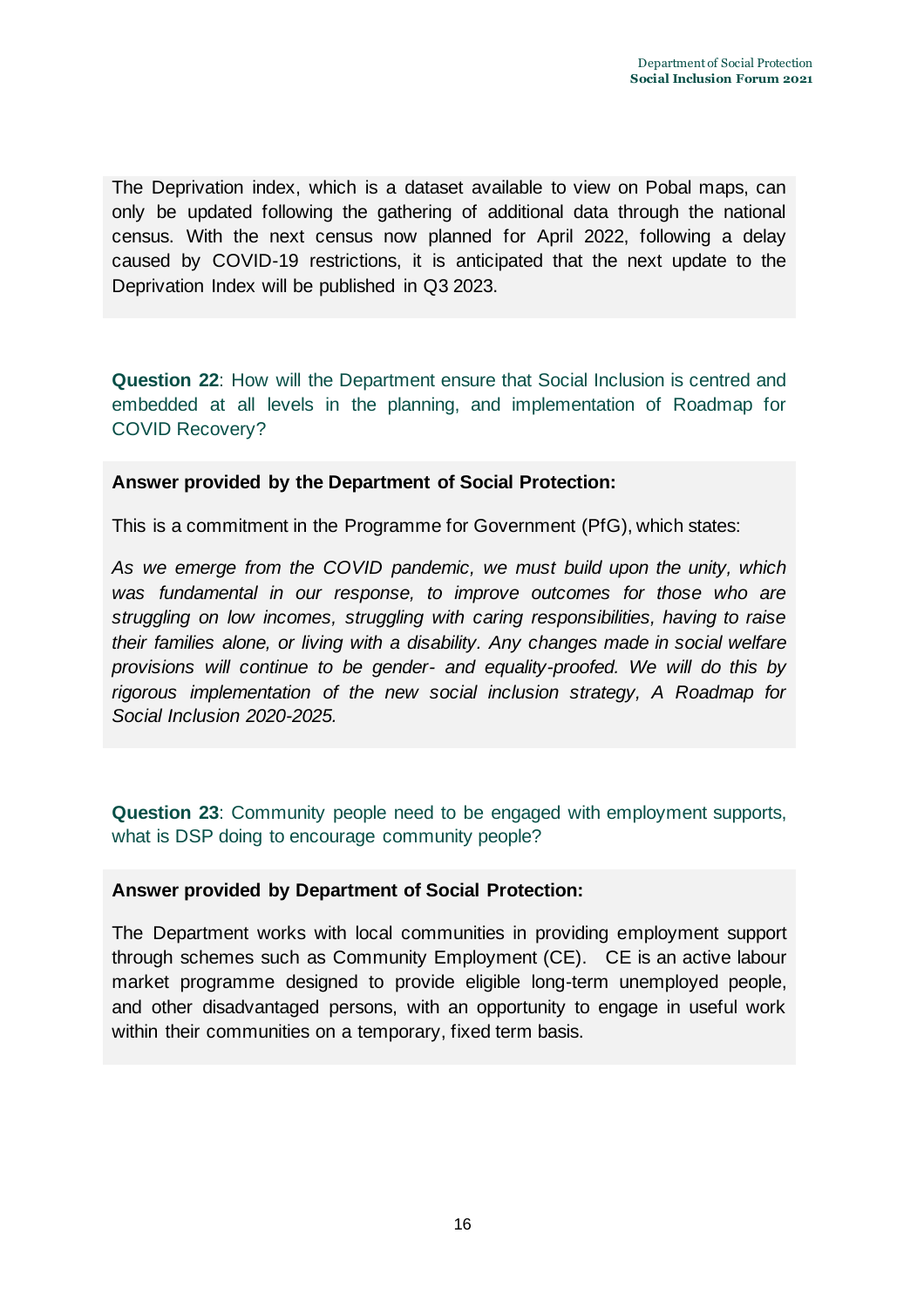**Question 24:** One of the biggest issues to be highlighted by the pandemic has been the digital divide - especially for People with Disabilities. Will the strategy be responding to this?

# **Answer provided by the Department of Children, Equality, Disability, Integration and Youth:**

The Department will consider the experience of people with disabilities of accessing information and communication technology during the Covid-19 pandemic. This will be done as part of the work of the Assistive Technology Working Group which has been established by the Department to deliver on Action 53 of the National Disability Inclusion Strategy.

**Question 25**: An incentive is needed to encourage employers to take on Travellers. Would DSP consider a wage subsidy scheme or something similar for this purpose?

# **Answer provided by the Department of Social Protection:**

Pathways to Work is Government's national employment services strategy and represents the Government's overall framework for activation and employment support policy. *Pathways to Work 2021-2025* is the next iteration of the strategy and was published in July 2021. The strategy includes specific commitments to support the employment of persons from disadvantaged and minority backgrounds, including Travellers.

**Question 26:** Return of the Community Development Plan is welcome. How do we ensure it and other community and social justice initiatives will be (local voice) protected from cuts with political change?

# **Answer provided by Department of Rural and Community Development:**

The Community Development Programme Pilot was introduced to advance the Programme for Government commitment to "*Introduce, on a phased basis, a number of projects similar in approach to Community Development Projects*." Initial funding of €1m for 2021 has been secured and it is anticipated that similar funding will be provided for 2 further years. At this time the programme will be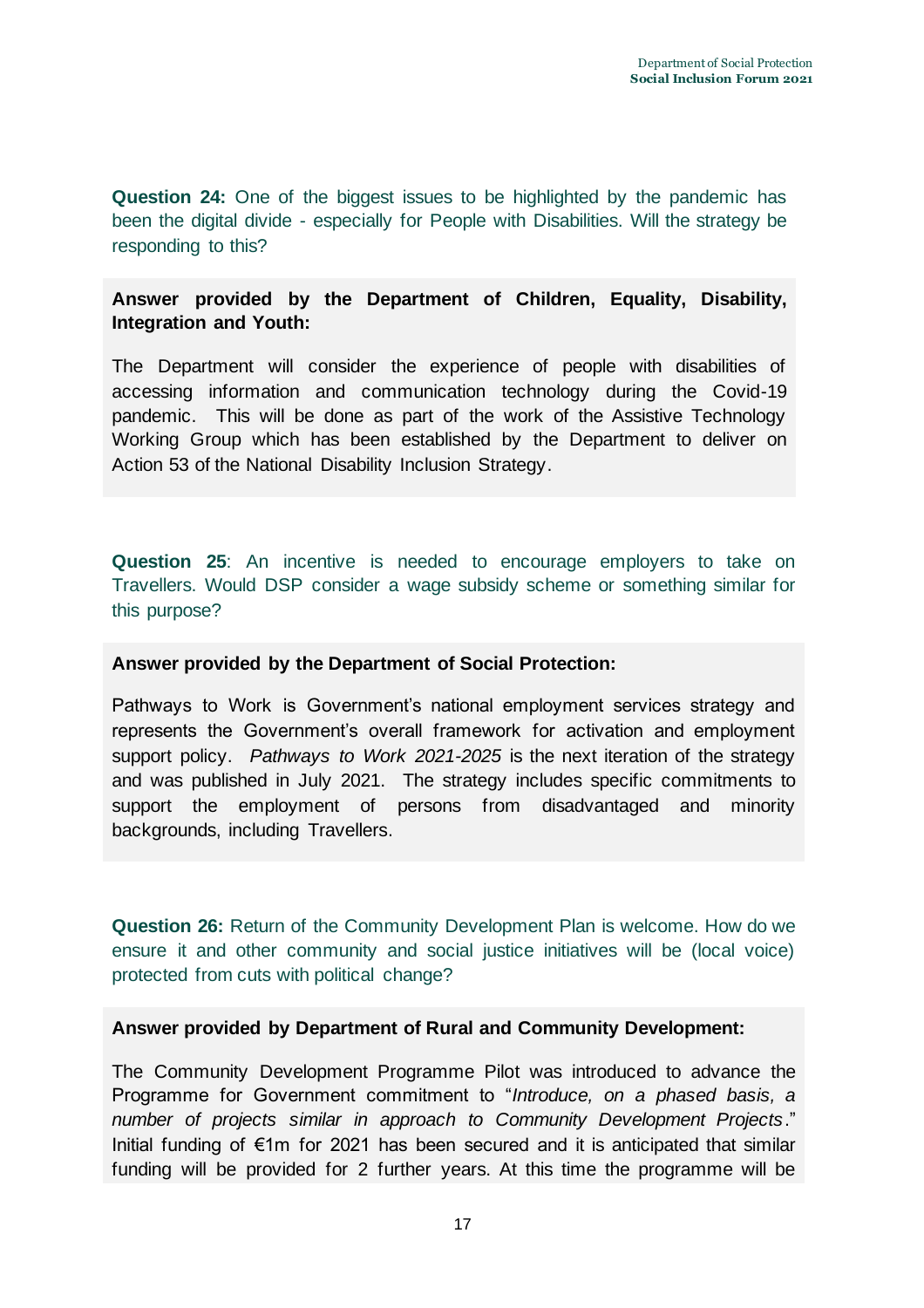reviewed, and the success of the project will inform the level of ambition to continue with and expand the programme.

**Question 27**: Vital free impartial Adult Careers Guidance available 37 Regional services for all outreach and inclusion intention integrated from Literacy/FET/ Up/reskilling.

# **Answer provided by the Department Further Higher Education, Research, Innovation and Science:**

Guidance in Further Education and Training (FET) is primarily delivered through 16 Education and Training Boards (ETB) across the country, where dedicated Adult Education Guidance Services (AEGS) are available to aid progression and to ensure learner needs are met. 37 AEGS across the 16 ETBs offer impartial and confidential services which are free of charge and open to all. They deliver guidance and information to FET provision and options to learners and potential learners, before, during and after FET training. In addition, the Guidance, Counselling and Psychological Service in Youthreach and Community Training Centres provide supports for young people on these programmes. Guidance is also delivered to apprentices and trainees thorough the training centre network. Creating Pathways is one of the three core pillars of the second Further Education and Training Strategy 2020-2024. The strategy recognises that ETB provision of guidance on education, training, employment and careers to all in their region is critical to creating lifelong learning pathways. The Strategy recommends a more integrated approach to Career Guidance across the ETB's and the development of a centralised on-line portal offering accessible information and advice.

**Question 28**: There is a very strong relationship between education, employment and welfare (CES 2015-2024); How can Back to Education be reimagined to address the role of Adult Education in Social Inclusion?

# **Answer provided by Department of Social Protection:**

The Department supports jobseekers through a broad range of education and training courses with a strong focus on upskilling the long term unemployed. Some of these are short-term and provided by specialist training providers,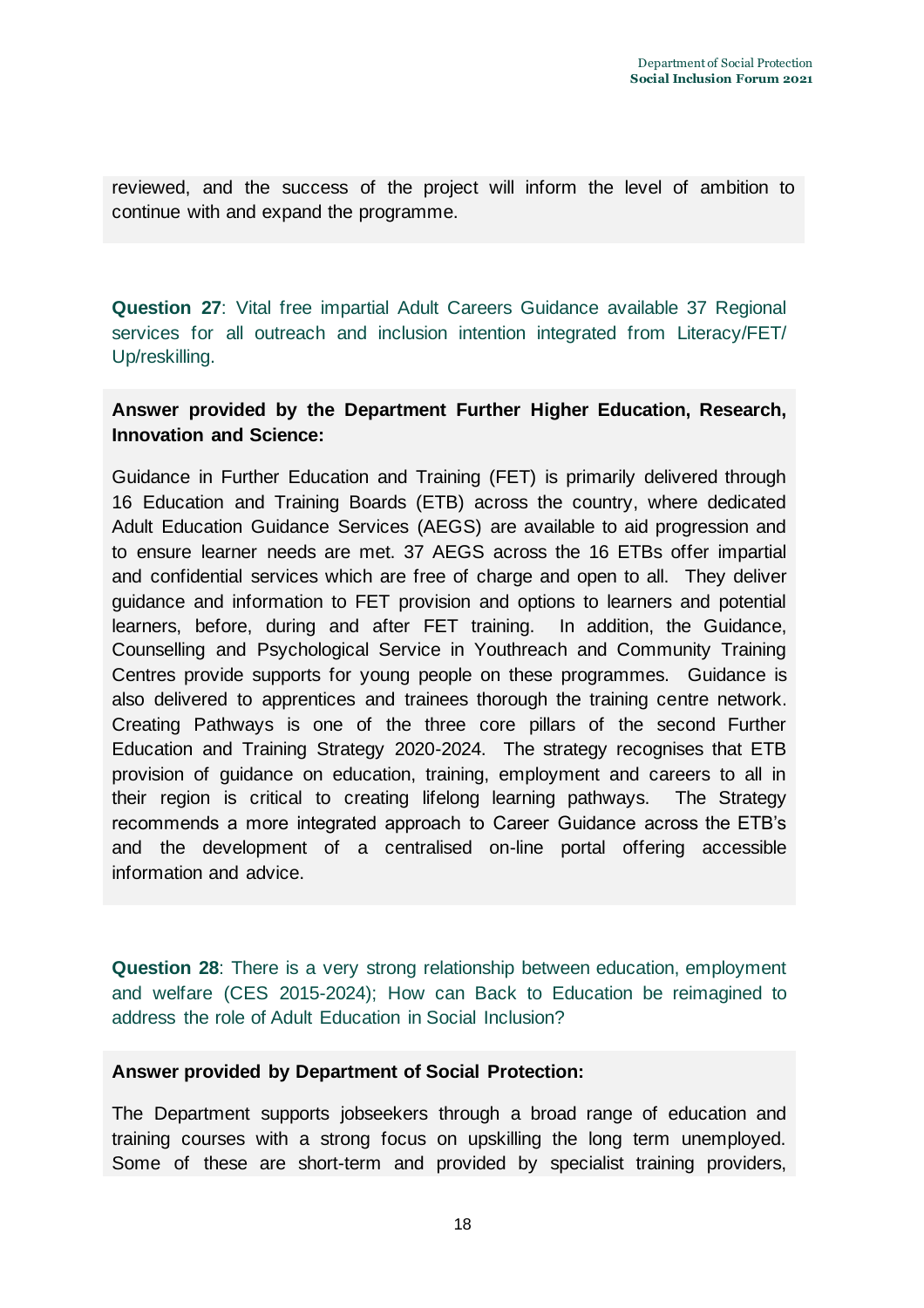including Education and Training Boards. Those looking to study full-time second and third level courses may apply for the Back to Education Allowance scheme (BTEA). The objective of BTEA is to assist those who are distant from the labour market to acquire the necessary education to improve their chances of becoming independent of the social welfare system. BTEA, which is designed to support second chance education, enables eligible persons to pursue approved education courses and to continue to receive income support for the duration of a course of study, subject to meeting certain conditions. Approximately 6,400 students were being supported in the 2020/21 academic year. BTEA is not intended as an alternative form of funding for people entering or re-entering the third level education system. The Student Universal Support Ireland (SUSI) grant payable by the Department of Further and Higher Education, Research, Innovation and Science represents the primary support for people pursuing education.

**Question 29:** Is there going to be an input from grass roots experience like ourselves involved?

#### **Answer provided by Department of Rural and Community Development:**

*Sustainable, Inclusive and Empowered Communities: A Five-Year Strategy to Support the Community and Voluntary Sector in Ireland 2019-2024* was coproduced by Government and people from the community development, local development, community and voluntary, and local government sectors. The preparation and implementation of the strategy was and will be informed by community development principles and there is a clear commitment to engage in meaningful consultation with stakeholders. There will also be a significant consultation process when planning for the next iteration of Social Inclusion Community Activation Programme (SICAP).

**Question 30**: Remote working should achieve Sustainable Development Goal of Decent Work, digital access should be included in a payment supplement when returning to work whilst on a DSP payment.

#### **Answer provided by the Department of Finance:**

Where e-workers incur certain extra expenditure when working remotely or from home, such as additional heating and electricity costs, there is a Revenue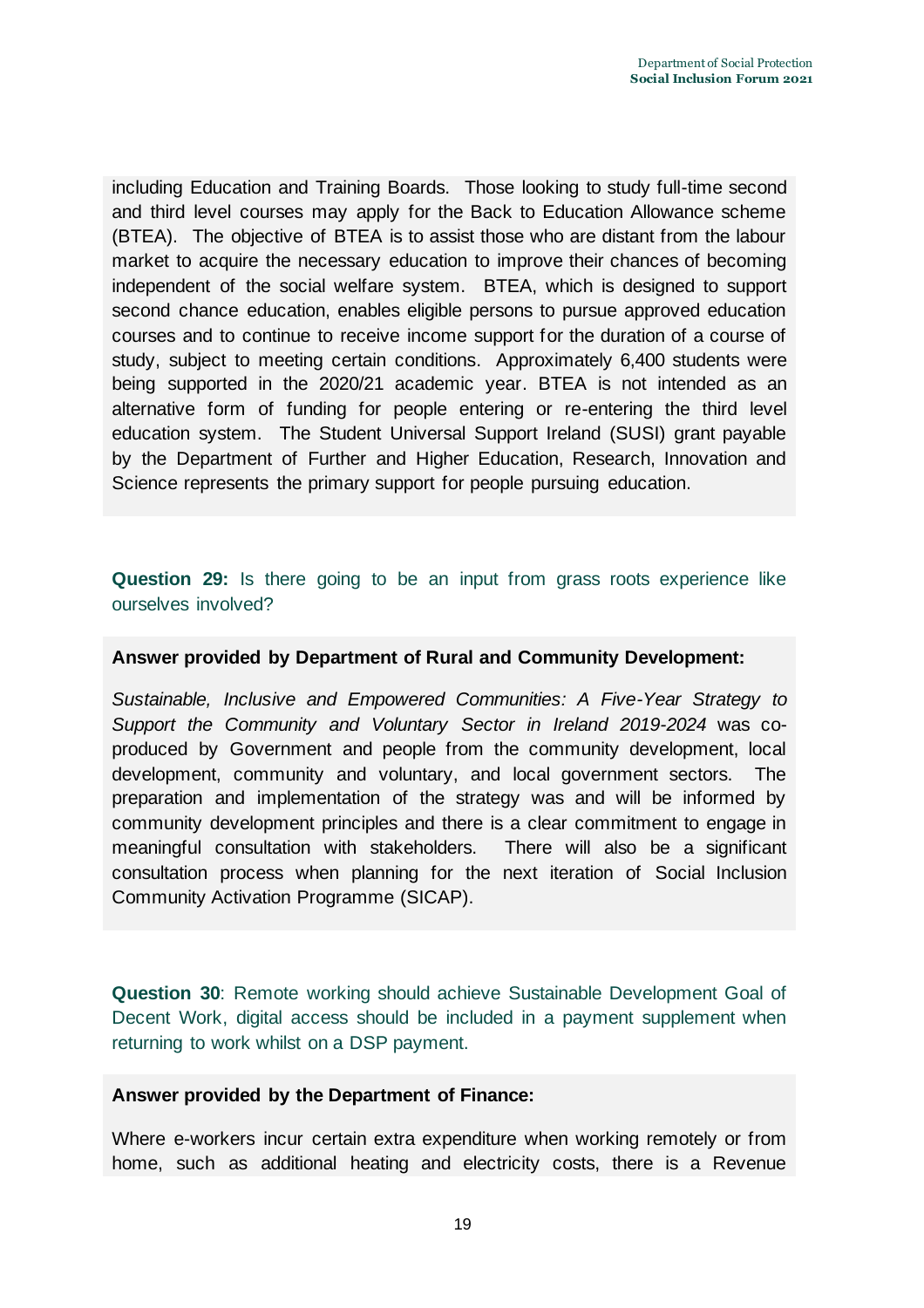administrative practice that allows an employer to make payments up to €3.20 per day to such employees, subject to certain conditions, without deducting PAYE, PRSI, or USC. The provision of equipment by the employer to enable the employee work from home will not attract a Benefit-In-Kind charge where the equipment is provided primarily for business use, nor will the provision of a telephone line, broadband and such facilities for business use where private use of the connection is incidental.

Where an employer does not pay €3.20 per day to an e-worker, employees can claim a deduction under section 114 of the Taxes Consolidation Act (TCA) 1997 in respect of actual vouched expenses incurred wholly, exclusively and necessarily in the performance of the duties of their employment. PAYE employees are entitled to claim costs such as additional light, heat and broadband in respect of the number of days spent working from home, apportioned on the basis of business and private use. Guidance can be found at: [https://www.revenue.ie/en/tax-professionals/tdm/income-tax-capital-gains-tax](https://www.revenue.ie/en/tax-professionals/tdm/income-tax-capital-gains-tax-corporation-tax/part-05/05-02-13.pdf)[corporation-tax/part-05/05-02-13.pdf](https://www.revenue.ie/en/tax-professionals/tdm/income-tax-capital-gains-tax-corporation-tax/part-05/05-02-13.pdf)

The national remote working strategy, *Making Remote Work*, commits the Tax Strategy Group to reviewing the current tax arrangements for remote working in respect of both employees and employers. The Tax Strategy Group will take account of the economic, financial and organisational implications arising from the experience of remote working during the pandemic and assess the merits of further enhancements for consideration in the context of Budget 2022.

**Question 31:** Breaking the intergenerational cycle of poverty and exclusion as early as possible must be a priority.

# **Answer provided by the Department of Social Protection:**

Addressing the intergenerational cycle of poverty and exclusion continues be a Government priority and is also high on the EU agenda with the introduction of Proposal for a Council Recommendation establishing a Child Guarantee. The *Roadmap for Social Inclusion* recognises the strong role of parental employment and/or attachment to the labour market, in addressing child poverty, along with effective income support systems for those who cannot work and access to services. Supporting people throughout the lifecycle continues to be important in addressing poverty and social exclusion, as well as breaking the intergenerational cycle.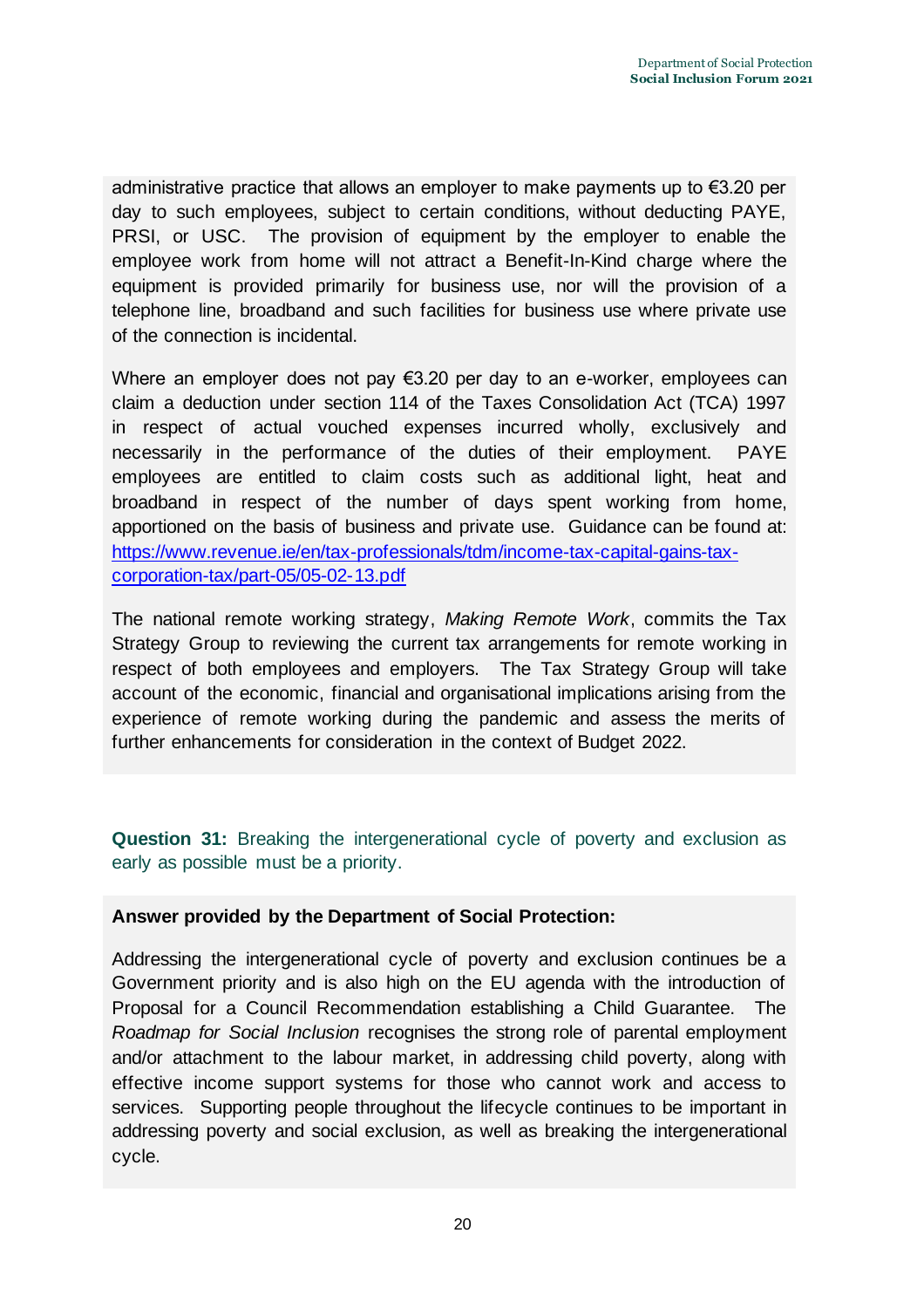The Department helps to prevent child poverty by providing income supports for families. There are a number of child-related supports including: Child Benefit; the Working Family Payment; increases for a Qualified Child (to primary social welfare payments); and the Back to School Clothing and Footwear Allowance. The broad objectives of Child Income Support programmes are:

- To provide assistance to households with children in recognition of the higher costs incurred in child-raising and childcare to allow parents' choice in how this is undertaken and;
- To provide targeted assistance to no- or low-income households with children to minimise labour market disincentives or positively contribute to labour market incentives in order to reduce poverty in these households.

Social transfers play a crucial role in alleviating poverty and inequality. Ireland is consistently among the best in the EU for reducing poverty through social transfers. A key means to tackle child poverty is supporting parents returning to work. The Working Family Payment and Back to Work Family Dividend support parents to take up and remain in employment.

**Question 32:** Is there a plan to look at the HAP rates/Rent rates countrywide, as a lot of clients on HAP are paying landlord quite a sustainably amount over and above the HAP they receive and I feel this is forcing them into poverty?

# **Answer provided by the Department of Housing, Local Government and Heritage:**

Under the Housing Assistance Payment (HAP) scheme, tenants source their own accommodation in the private rented market. Accommodation should be within the prescribed maximum HAP rent limits, which are based on household size and the rental market within the area concerned. Increased rent limits for the HAP scheme and the Rent Supplement Scheme were introduced in 2016 in conjunction with the Department of Social Protection, with consideration of data gathered by the Residential Tenancies Board and the HAP Shared Services Centre. HAP rent limits were increased significantly, by 60% in some cases. Maximum rent limits for the HAP scheme are set out for each housing authority area by the Housing Assistance Payment (Amendment) Regulations 2017. Local Authorities have discretion, due to local rental market conditions, to exceed the maximum rent limit by up to 20%, or up to 50% in the Dublin region for households either in or at immediate risk of homelessness, which is assessed on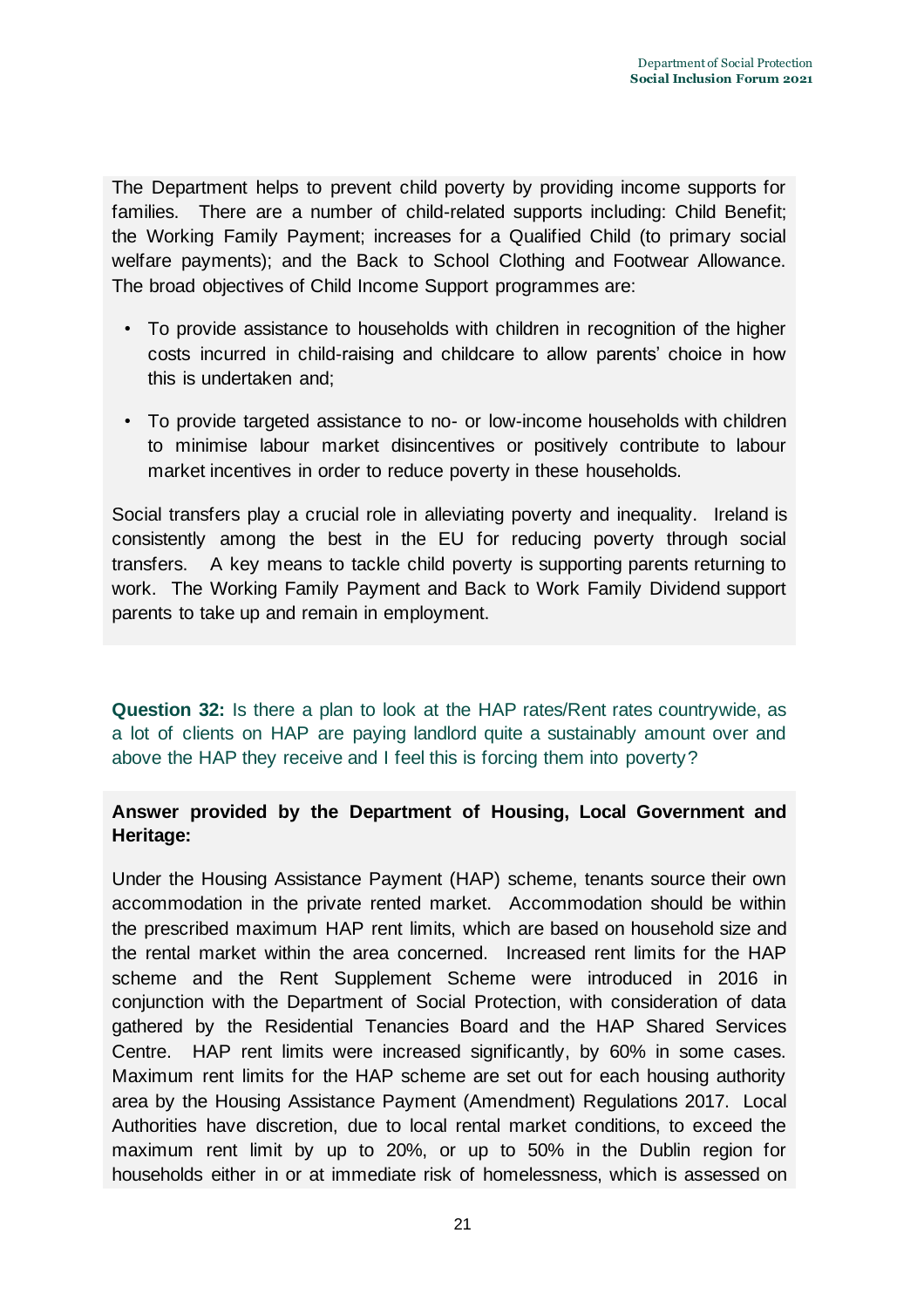a case-by-case basis.

While there is no legislative provision precluding HAP supported households contributing towards their monthly rent, Local Authorities have a responsibility to ensure that tenancies are sustainable and that households in the scheme are in a position to meet the rental costs involved. Increasing the current HAP rent limits could have negative inflationary impacts, leading to a detrimental impact on the wider rental market, including for households who are not receiving HAP support. The Department closely monitors the level of discretion used by Local Authorities, taking into account other sources of data, including the Residential Tenancies Board rent data. It is considered that the current maximum rent limits, together with the additional flexibility available to Local Authorities, are generally adequate to support the effective operation of the HAP scheme. The Programme for Government commits to ensuring that HAP levels are adequate to support vulnerable households, while efforts are ongoing to increase the supply of social housing. The Department continues to keep the operation of the HAP scheme under review.